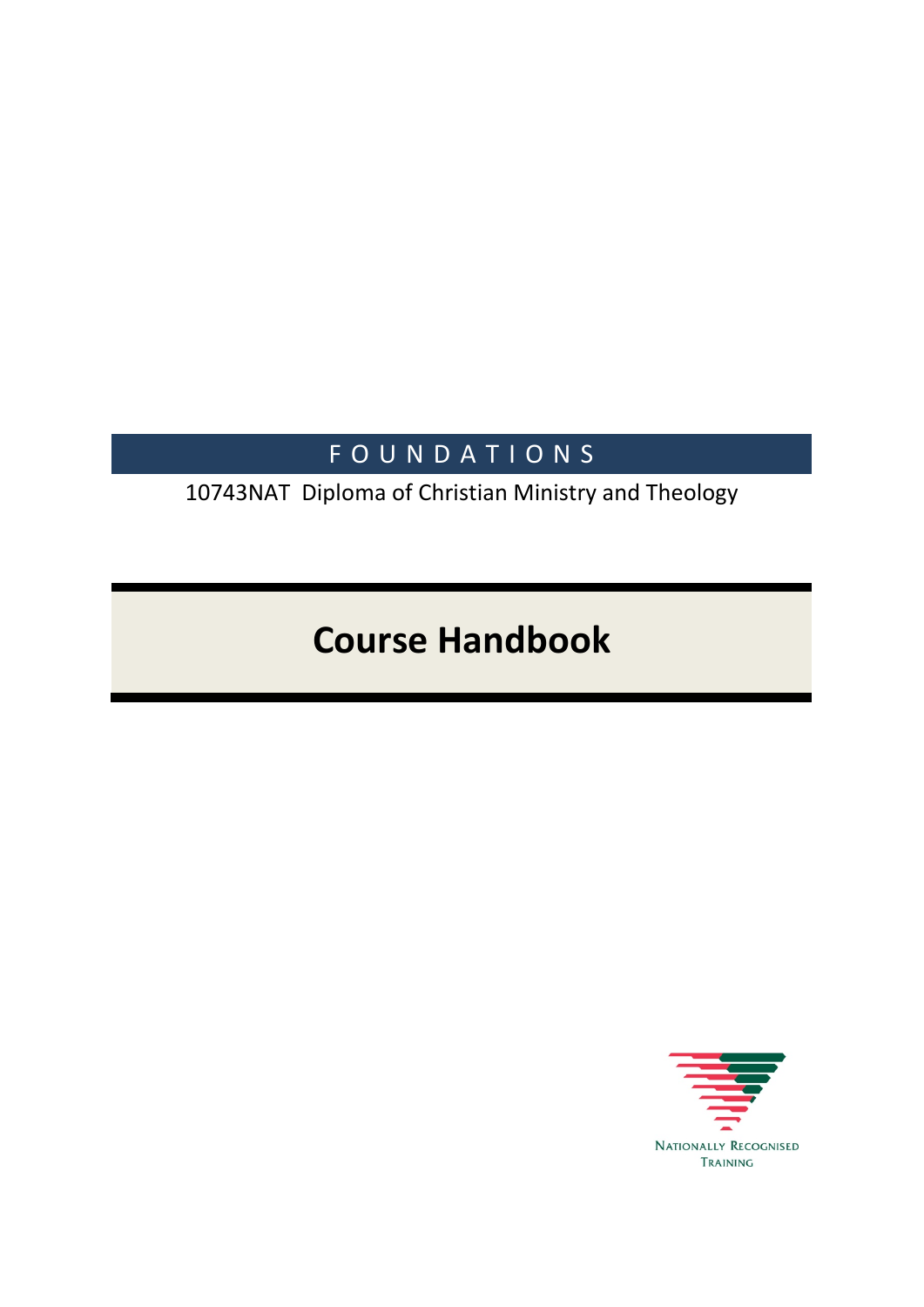

All rights reserved. No part of this book may be reproduced or transmitted in any form or by any means, electronic or mechanical, including photocopying, recording, or by any information storage and retrieval system without written permission from the publisher. No part of this material may be used in a course without the written permission of the publisher.

#### DOCUMENT CONTROL

| <b>VERSION NO.</b> | SUMMARY OF CHANGE                                                                          | DATE       |
|--------------------|--------------------------------------------------------------------------------------------|------------|
| 1.4                | Minor adjustments to workshop reference                                                    | 14.10.2020 |
| 1.5                | Unit review, competency update, delivery schedule                                          | 15.01.2021 |
| 1.6                | Elective competency update                                                                 | 08.02.2021 |
| 1.7                | Unit 3 title change; e-learning; workshop attendance & assessment extension policy updates | 01.07.2021 |
| 1.8                | Minor adjustements to wording throughout                                                   | 10.09.2021 |
| 1.9                | CHCEDS011 superseded & removed. CHCEDS040 added.                                           | 04.01.2022 |
| 1.10               | References to 10743NAT Diploma of Christian Ministry and Theology updated for consistency  | 15.03.2022 |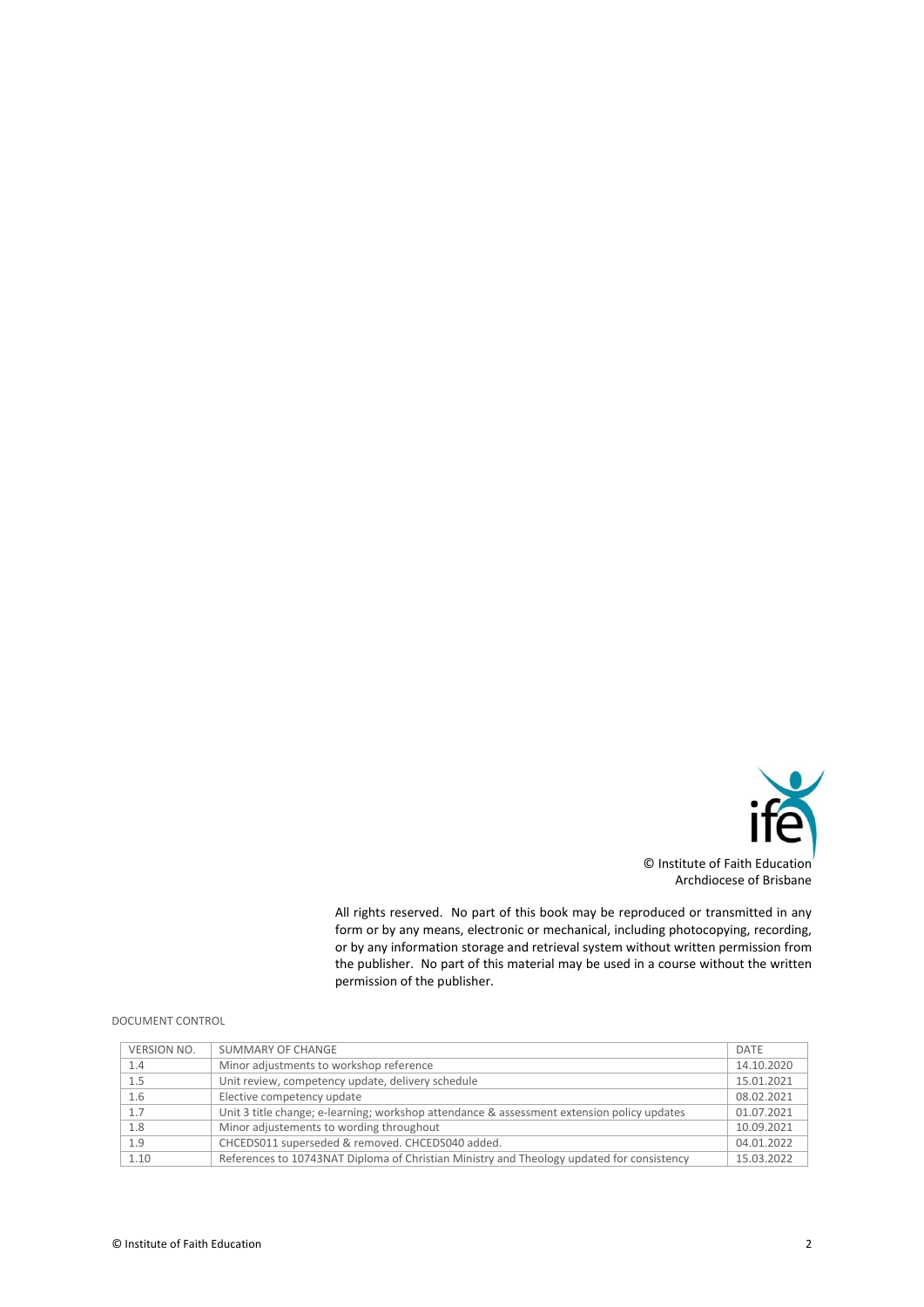# *Welcome!*

Welcome to the Institute of Faith Education and *Foundations*, a course designed to provide essentials for teaching religious education in a Catholic context. In this course we aim to equip you to become an effective and confident religious educator, campus minister or lay worker in the Catholic tradition.



The IFE serves the formation needs of various agencies of the Catholic Church in Queensland and beyond. We provide tailored education and formation designed to resource learners to work effectively in the various agencies of the Catholic Church. We value being responsive to the needs of learners and to the agencies who use our courses to train their staff.

This Course Handbook is designed to provide you with a good understanding of the course, its outcomes, content, costs and delivery dates and locations. It also contains policies and procedures: what you can expect from us when you enrol in this course and what we expect from you as a learner in this course. It will provide a reference point throughout your studies with the Institute of Faith Education. IFE policies and procedures will change from time to time to meet the needs of learners and the IFE. The most current version of the Course Handbook will always be available on the IFE website and on IFE's elearning space, *My elearning place*.

We are here to help and to support you in your studies with the IFE. If you have any questions about the information in this Handbook, or if you need assistance, please get in touch with us.

Dr Allie Ernst Director Institute of Faith Education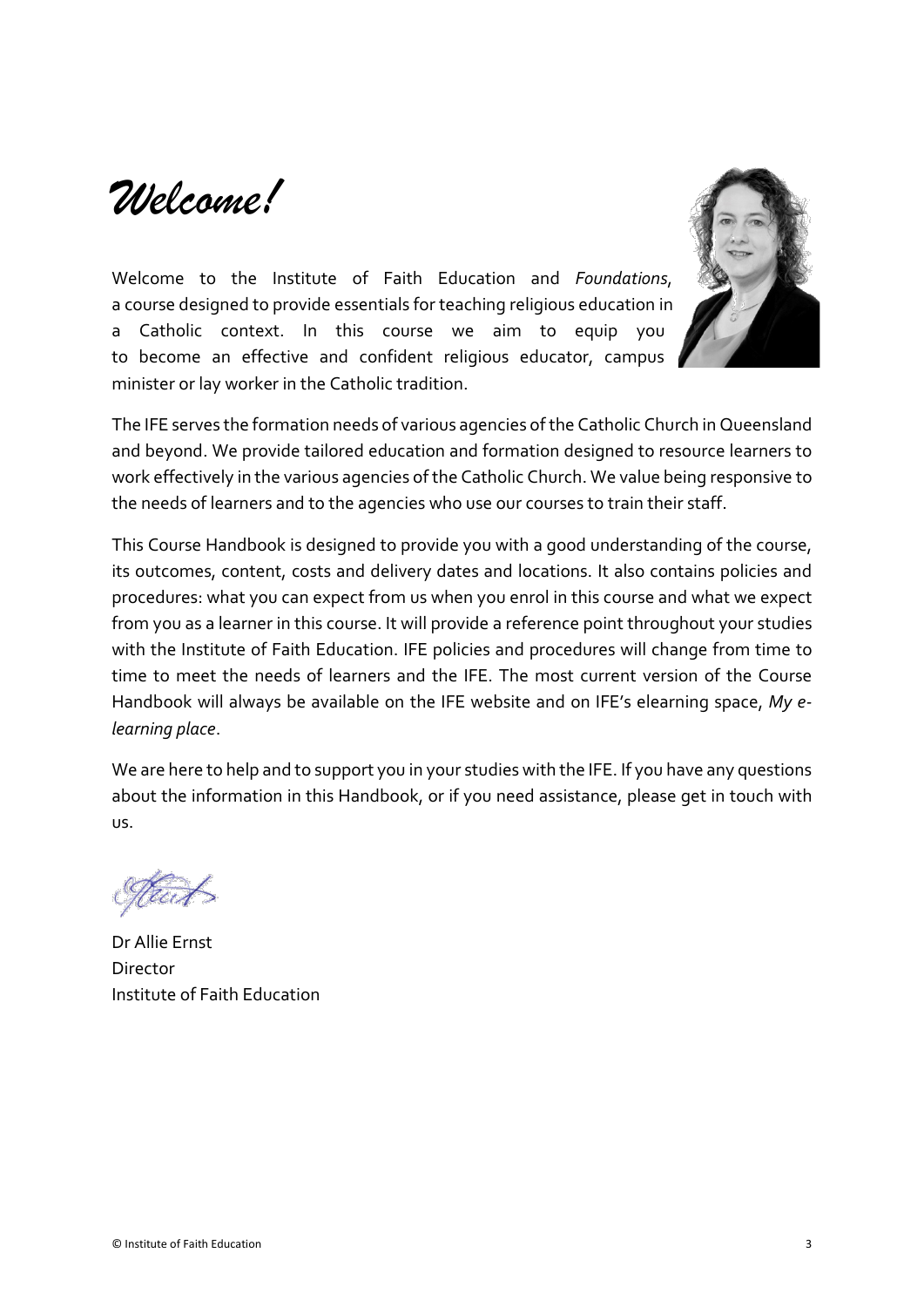This page is left blank intentionally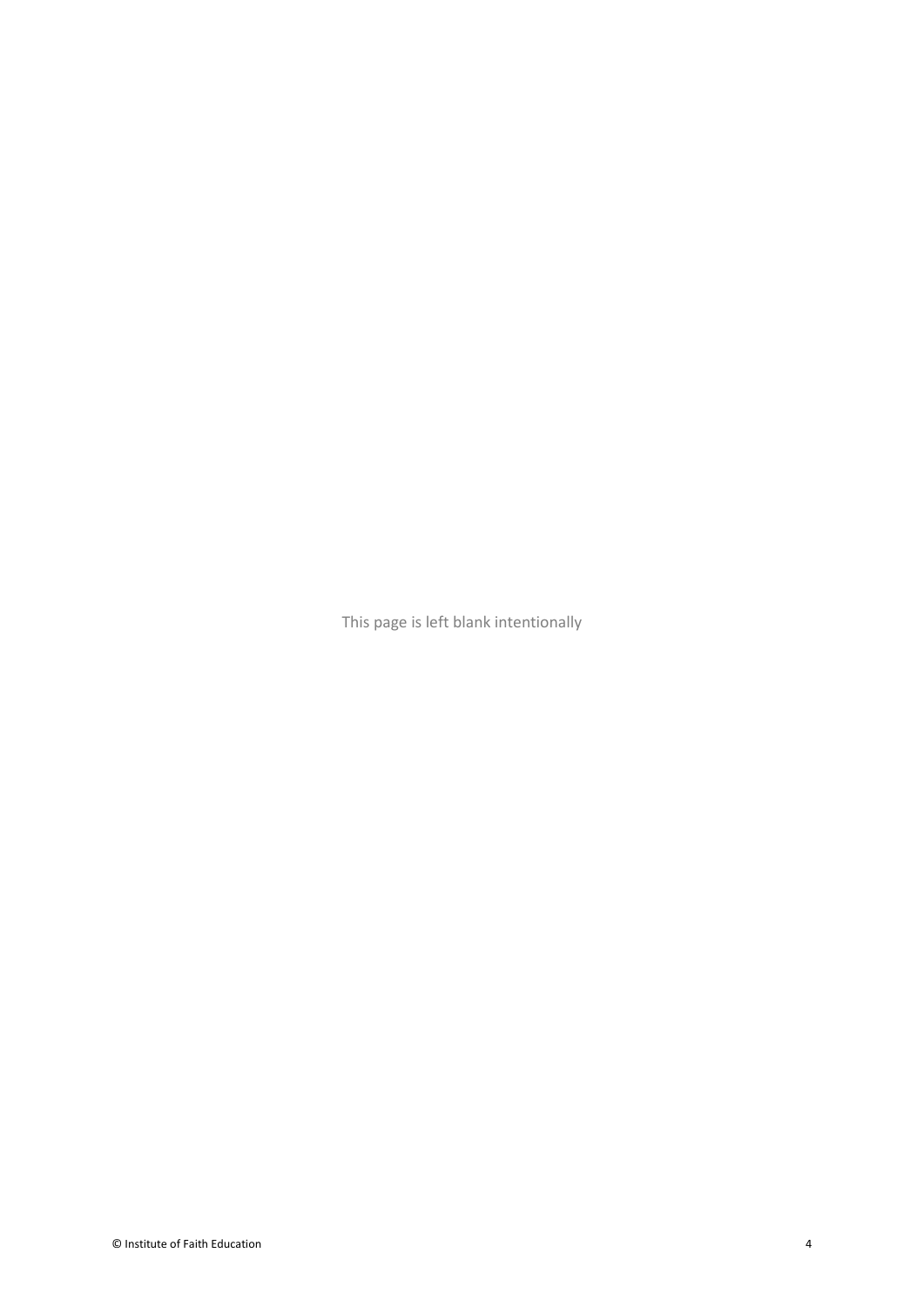## **Table of Contents**

| Unit 1                              |    |
|-------------------------------------|----|
|                                     |    |
|                                     |    |
|                                     |    |
|                                     |    |
|                                     |    |
|                                     |    |
|                                     |    |
|                                     |    |
|                                     |    |
|                                     |    |
|                                     |    |
|                                     |    |
|                                     |    |
|                                     |    |
|                                     |    |
| Postponing the completion of a unit | 18 |
|                                     |    |
|                                     |    |
|                                     |    |
|                                     |    |
|                                     |    |
|                                     |    |
|                                     |    |
|                                     |    |
|                                     |    |
|                                     |    |
|                                     |    |
|                                     |    |
|                                     |    |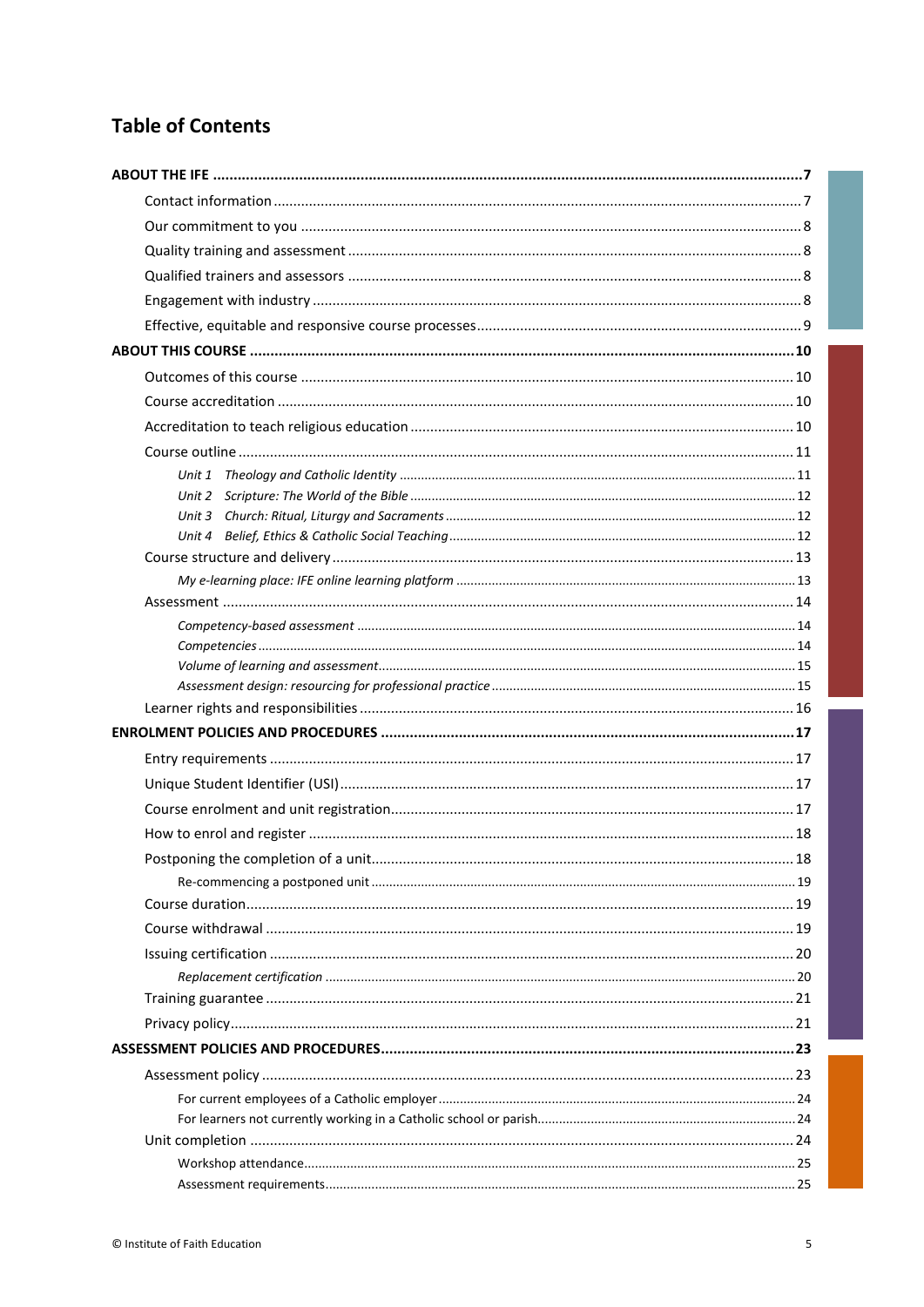| What happens if I have not completed the course at the end of my two year enrolment period? 41 |  |
|------------------------------------------------------------------------------------------------|--|
|                                                                                                |  |
|                                                                                                |  |
|                                                                                                |  |
|                                                                                                |  |
|                                                                                                |  |
|                                                                                                |  |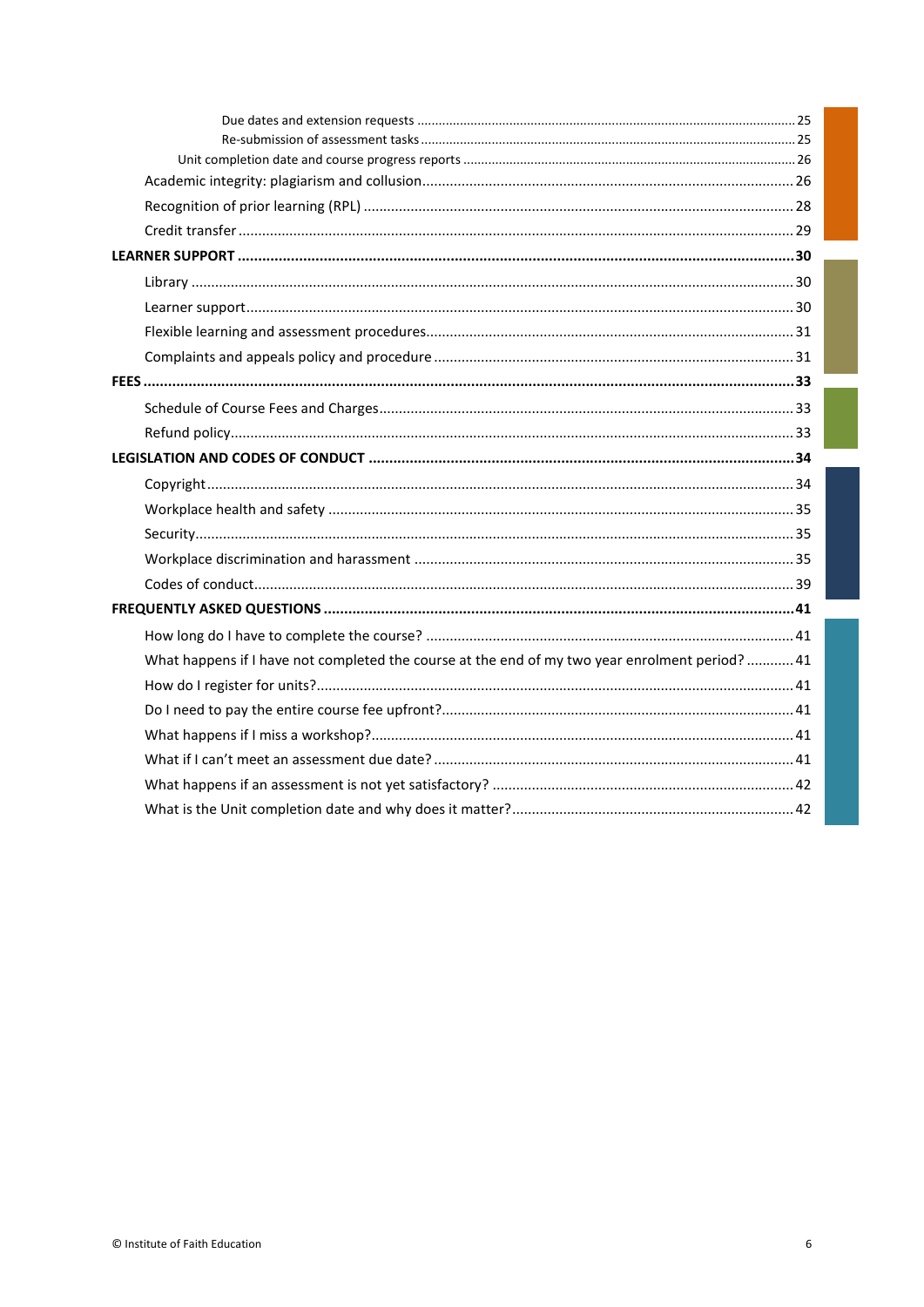## ABOUT THE IFE



## <span id="page-6-0"></span>**About the IFE**

The Institute of Faith Education (IFE) is a Registered Training Organisation (RTO), RTO Code: 31402 and operates within the Vocational Education and Training (VET) Quality Framework and the *Standards for Registered Training Organisations (RTOs) 2015*.

The IFE is an agency of the Catholic Archdiocese of Brisbane. It exists to provide relevant, authentic and effective training and formation for staff in Catholic agencies and for the wider Australian community.

Five core values underpin the operations of the IFE:

| Inclusion        | We build a culture where everyone is welcome, grounded in respect and a<br>commitment to human dignity, solidarity and participation.                  |
|------------------|--------------------------------------------------------------------------------------------------------------------------------------------------------|
| Quality          | We deliver our best in all we do and hold ourselves accountable. We make<br>learning practical and accessible, grounded in contemporary best practice. |
| <b>Integrity</b> | We act ethically at all times, committed to justice, equity and transparency.                                                                          |
| Responsiveness   | We are responsive to learners and to our stakeholders.                                                                                                 |
| Collaboration    | We create opportunities to work together meaningfully and effectively.                                                                                 |

## <span id="page-6-1"></span>**Contact information**

| Web:             | ife.gld.edu.au               |
|------------------|------------------------------|
| Email:           | ife@bne.catholic.net.au      |
| Phone:           | 07 3324 3485                 |
| Postal address:  | GPO Box 282, Brisbane Q 4001 |
| Online learning: | elearn.anewspring.com        |

#### *Key staff for this course:*

| Senior Education Officer:         | Mark Lavelle                                                                                                                                                                                                                                                                                                                                     |
|-----------------------------------|--------------------------------------------------------------------------------------------------------------------------------------------------------------------------------------------------------------------------------------------------------------------------------------------------------------------------------------------------|
| <b>Student Services:</b>          | Rachel Knudsen                                                                                                                                                                                                                                                                                                                                   |
| <b>Quality Assurance Officer:</b> | Leslie Silva                                                                                                                                                                                                                                                                                                                                     |
| Registrar:                        | Helen Pointon                                                                                                                                                                                                                                                                                                                                    |
| Director:                         | Dr Allie Ernst                                                                                                                                                                                                                                                                                                                                   |
| Mentors:                          | For each of the four units completed in the course learners will have<br>an assigned mentor who will support learning and assess student<br>work. The assigned mentor for the unit serves as a first point of<br>contact for queries relating to content and assessment in that<br>particular unit. A range of sessional staff serve as mentors. |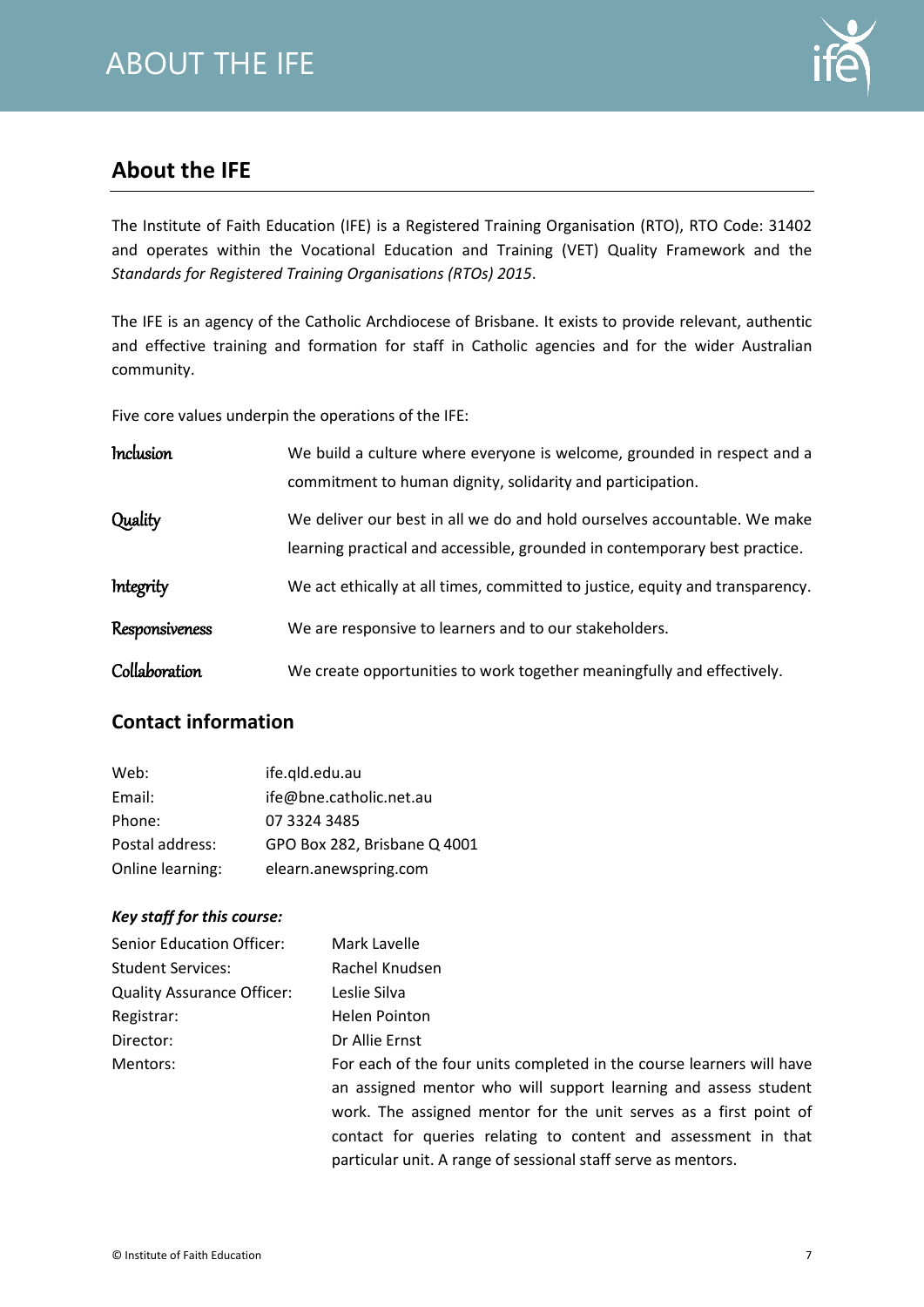

## <span id="page-7-0"></span>**Our commitment to you**

Your rights as a learner and consumer are important to us.

The IFE has policies and management strategies to ensure high professional standards in training and assessment, client services, marketing, financial and administrative practices. We will ensure marketing of our courses and services is ethical and accurate. We will advise prospective learners of fees and charges prior to enrolment. We have a refund policy that is fair and equitable and available to learners prior to enrolment. We will maintain systems to ensure academic, financial and student records are maintained confidentially and in line with current VET reporting requirements. We have systems in place that safeguard the rights of learners and ensure that, if we cannot fulfil our obligations, learners will be offered an alternative training option or a refund.

Our commitment in these areas underpins our policies and procedures, which are set out in this Handbook. IFE reserves the right to update policies and procedures to meet current needs. The applicable policies and procedures will always be the current version, which is available to students on the IFE website and on the IFE e-learning portal, *My e-learning place*.

## <span id="page-7-1"></span>**Quality training and assessment**

The IFE has a commitment to providing a quality service and a focus on continuous improvement. We use a quality assurance and improvement process which includes clearly documented procedures for managing and monitoring all training operations and reviewing learner and stakeholder satisfaction. We value feedback from learners, staff and industry representatives. We tailor formation to meet industry and learner needs. We will ensure that learners have access to a fair and equitable process for dealing with grievances and for appealing decisions which affect their progress. We participate in external monitoring and audit processes required by the National VET Regulator.

## <span id="page-7-2"></span>**Qualified trainers and assessors**

The IFE ensures courses are delivered by appropriately qualified trainers and assessors. This course has been written and is delivered by staff who hold post-graduate qualifications in theology or religious education and who bring many years' experience in religious education in school and/or parish contexts. IFE staff participate in professional development to maintain the currency of their skills and experience.

## <span id="page-7-3"></span>**Engagement with industry**

The IFE has consulted, and continues to consult, with various organisations and agencies to ensure the content of this course is relevant to learners and to employers. Such organisations include the Queensland Catholic Education Commission (QCEC), Brisbane Catholic Education, Catholic Education Offices of various dioceses across Queensland and Australia, principals and other staff of Catholic schools and colleges. We tailor course content and assessment to ensure workplace relevance.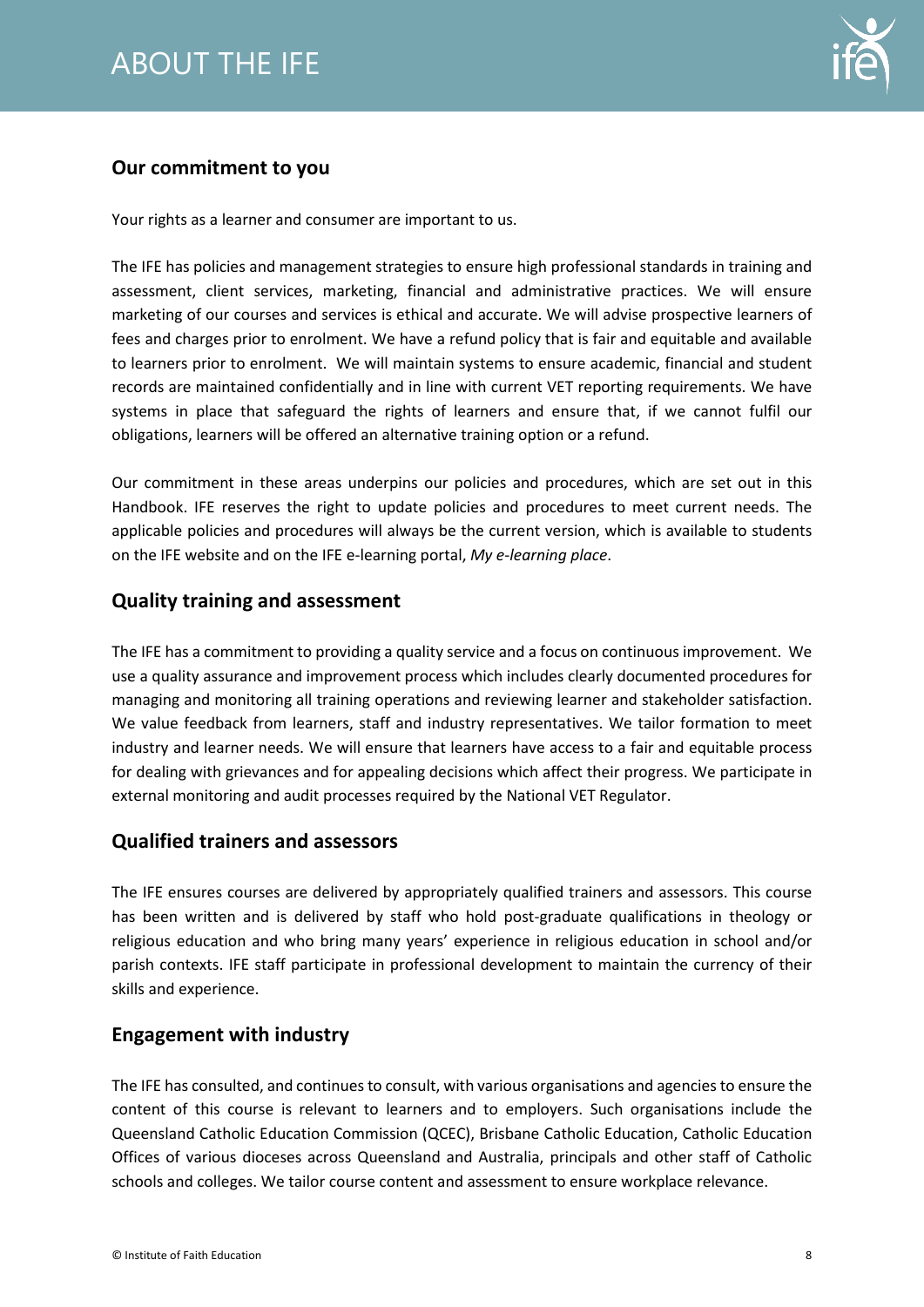

## <span id="page-8-0"></span>**Effective, equitable and responsive course processes**

The IFE develops its policies and procedures to support learners and the effective administration and delivery of its courses. We may update policies and procedures from time to time as part of our continuous improvement processes. Learners will receive notification from the IFE of any significant changes to policies and procedures. The current Course Handbook with the current policies and procedures will always be available on the IFE online portal. The IFE will always apply the current policy in its dealings with learners in this course. We will apply policies fairly and consistently, while also ensuring equity and responsiveness to individual circumstances.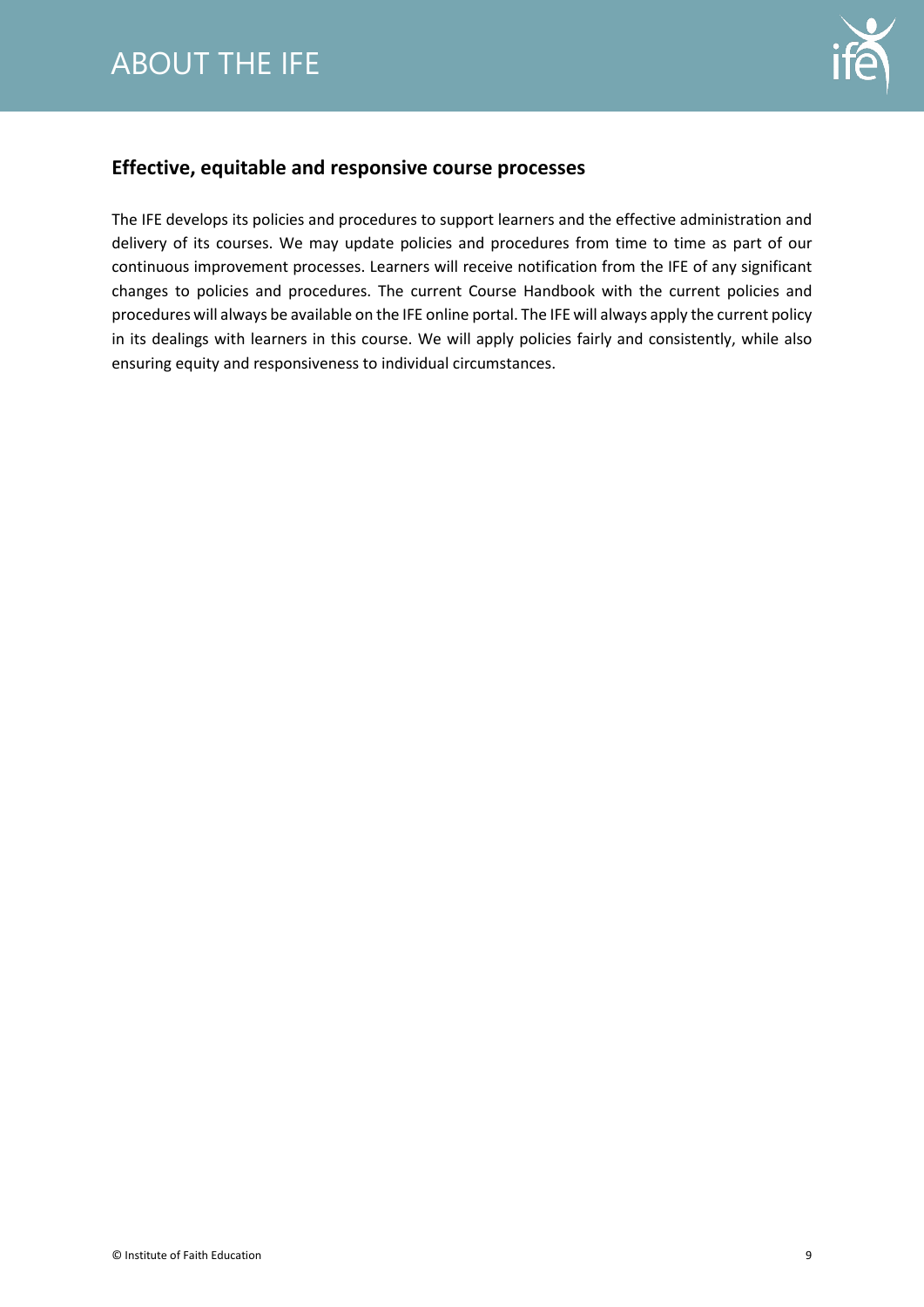

## <span id="page-9-0"></span>**About this Course**

## <span id="page-9-1"></span>**Outcomes of this course**

Learners in this course have opportunity to:

- acquire knowledge and skills in the disciplines of theology, ministry and religious education and become critically aware of current trends in these disciplines
- gain an historical perspective and an appreciation of developments in Christian theology and spirituality
- gain a deeper understanding of the pluralities of theologies and spiritualities in the Christian tradition and so better assess the relevance of these theologies and spiritualities for contemporary people
- investigate and consider the challenges presented to the Christian traditions by the modern world, particularly as these challenges are manifested in contemporary Australian culture and society
- deepen an understanding and lived expression of faith through reflection and application of learnings to life and ministries
- gain experience and resources in contemporary religious education or ministry in the Catholic tradition
- reflect on the challenges and opportunities faced in a Catholic school or parish
- understand the policies and expectations that shape the work of a teacher or campus minister in a Catholic school or a lay worker in a Catholic parish
- involve themselves in educational processes respectful of adult learning principles

## <span id="page-9-2"></span>**Course accreditation**

The *Foundations* course offers a nationally accredited qualification: Diploma of Christian Ministry and Theology (10743NAT). Learners who successfully complete the course will be issued with the Diploma. Learners who complete some, but not all, parts of the qualification are issued with a Statement of Attainment for those parts that have been successfully completed. This qualification is nationally recognised within the Australian Qualifications Framework and is recognised as an appropriate qualification for teachers seeking accreditation to teach religious education in a Catholic school.

| <b>Accredited Course Name:</b> | Diploma of Christian Ministry and Theology |
|--------------------------------|--------------------------------------------|
| Accredited Course Code:        | 10743NAT                                   |
| Course accreditation period:   | 01/01/2019 to 31/12/2023                   |

## <span id="page-9-3"></span>**Accreditation to teach religious education**

Every registered teacher of religion in a Catholic school in Queensland requires formal accreditation to teach religion in a Catholic school. Religious educators must have appropriate and adequate knowledge of the Catholic faith, tradition and practice in order to competently prepare and deliver religious education. Competence in theology and Scripture are an essential component of accreditation.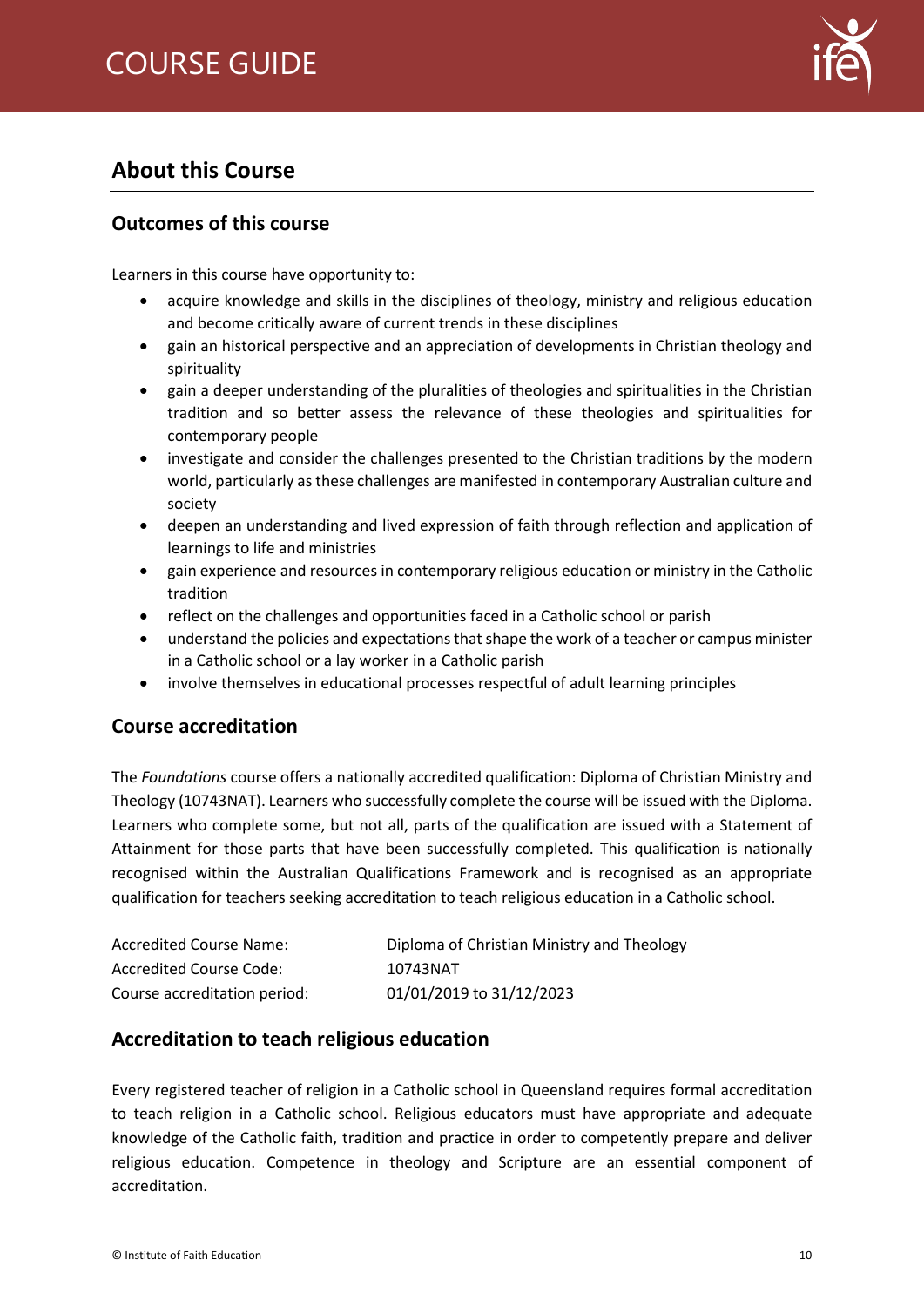

Policy statement of the Queensland Catholic Education Commission (QCEC):

- → Every registered teacher in a Catholic school in Queensland requires *Accreditation to Teach* in a Catholic school.
- $\rightarrow$  Every registered teacher of religion in a Catholic school in Queensland requires *Accreditation to Teach Religion* in a Catholic school.

Each Catholic school authority in Queensland implements and monitors this Accreditation Policy within its own jurisdiction and within the parameters of the policy. Procedures to implement this policy may vary across Catholic school authorities in recognition of specific needs and conditions.

The QCEC Policy on Teacher Accreditation is implemented and administered by Brisbane Catholic Education (BCE) for the Archdiocese of Brisbane. Teacher Accreditation is a status evaluated at the point of employment and is not a prerequisite of employment with Brisbane Catholic Education. Registered Catholic teachers will be granted accreditation with Brisbane Catholic Education on the basis of evidence of:

- their Catholicity
- the equivalent of four semester units of tertiary studies in the areas of theology, spirituality, Catholic education, or religious education
- ability to apply theology and spirituality to the teaching of religion.

For the specific accreditation requirements of other dioceses, please contact the local Catholic Education Office in the diocese. This course provides four semester units of study that meet the study requirements for accreditation to teach religion in a Catholic school in the Archdiocese of Brisbane, the Diocese of Townsville and the Diocese of Rockhampton. For other dioceses, the local diocesan Catholic Education Office will confirm local requirements.

## <span id="page-10-0"></span>**Course outline**

<span id="page-10-1"></span>This course is taught in four units.

## *Unit 1 Theology and Catholic Identity*

*Each Archdiocesan school seeks transformation of the whole person so that those in the school community are empowered to live the gospel of Jesus Christ in their everyday lives. In the Catholic Christian tradition, education is a work of love and service. Schools seek to nurture and develop the faith of individuals in ways that are mindful of their cultural and religious identity*.

(Religious Education Archdiocese of Brisbane 2013)

In this unit, learners explore professional expectations and requirements for those working in a Catholic school or parish as well as some of the issues faced by teachers, campus ministers and lay workers in their work. Consideration will be given to the particular context and culture of Catholic communities which will include an examination of the BCE Religious Education Curriculum and its alignment with the religious life of the school.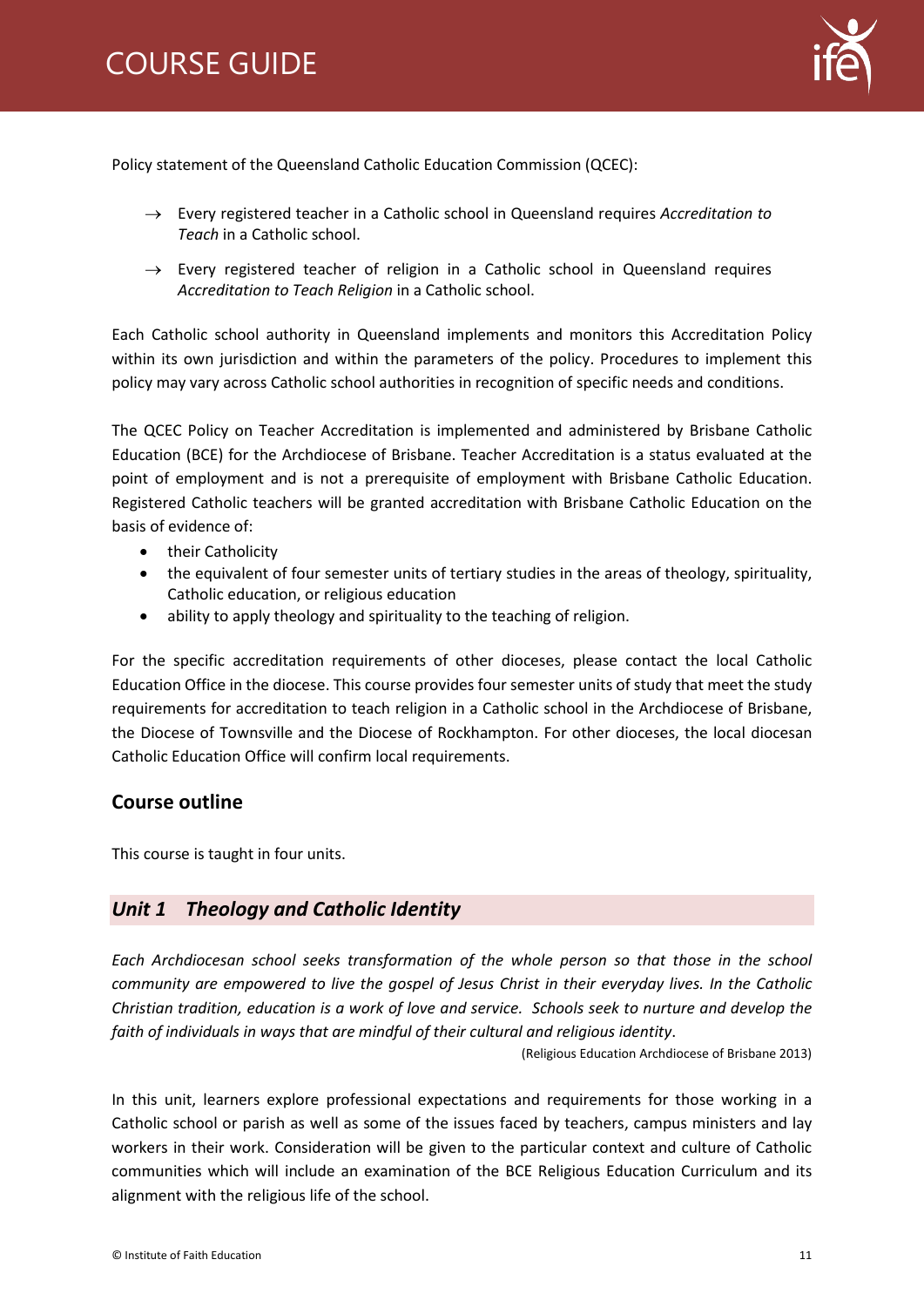

## <span id="page-11-0"></span>*Unit 2 Scripture: The World of the Bible*

This unit considers the Old Testament, the story and history of Israel and some of the key themes that shape the faith of Israel: Creation, exodus, covenant, land, prophecy, exile, and wisdom. The early Christians were steeped in the Old Testament and they used the texts and concepts of the Old Testament to understand Jesus. The writings of the New Testament are full of references and allusions to the Old Testament – to Moses and Elijah, to the prophets, to the Exodus and covenant. The unit explores the world of Jesus and early Christian communities, the Gospels and letters of Paul.

Learners gain an understanding of the Bible and its practical application in an education or ministry setting. They will learn methods of biblical interpretation and practise developing activities on scriptural topics for learners at different age levels.

## <span id="page-11-1"></span>*Unit 3 Church: Ritual, Liturgy and Sacraments*

This unit explores the liturgical rituals celebrated in the Catholic Church. Liturgy is 'the official, public worship of the Church' and is always a communal activity. An important characteristic of Catholic liturgical celebration is its emphasis on the principle of sacramentality. This means that everything is, in principle, capable of revealing God's presence. On the other hand, humans can only respond to God's self-communication through limited, finite expressions. The meeting point of this dialogue between God's communication and our response is the point of sacramental encounter with God. For Christians, the pivotal point of sacramental encounter with God is Jesus Christ.

Catholicism also emphasises the mediating role of the Church in this dialogue. God's relationship with each individual has an important community dimension. The Church as people of God is the pivotal point of sacramental encounter with Jesus Christ. The people who do the work of liturgy are the people of God – all the baptised – the Church.

The unit includes an historical overview of the Church from its beginnings to today, focusing on some key turning points. Most recently a major turning point for the church was the Second Vatican Council. Vatican II brought the Church into the modern world and changed the way in which Catholics view the world. Learners gain an understanding of the liturgical life of the church and a depth of sacramental understanding.

## <span id="page-11-2"></span>*Unit 4 Belief, Ethics & Catholic Social Teaching*

Christians have responsibilities to care for the environment, to protect the poor, weak and oppressed from exploitation, and to show care and concern for the underprivileged. Christianity combines justice with the great commandment of love – just as Jesus modeled God's love.

Ethics (Catholic Moral Theology) and Catholic Social Teaching are distinct topics. They are integrated in this unit because they both address questions of justice, doing right, and making good choices. Moreover, ethical issues have a social dimension and in some cases overlap extensively with areas of Catholic Social Teaching. For example, environmental ethics links closely with concern for the poor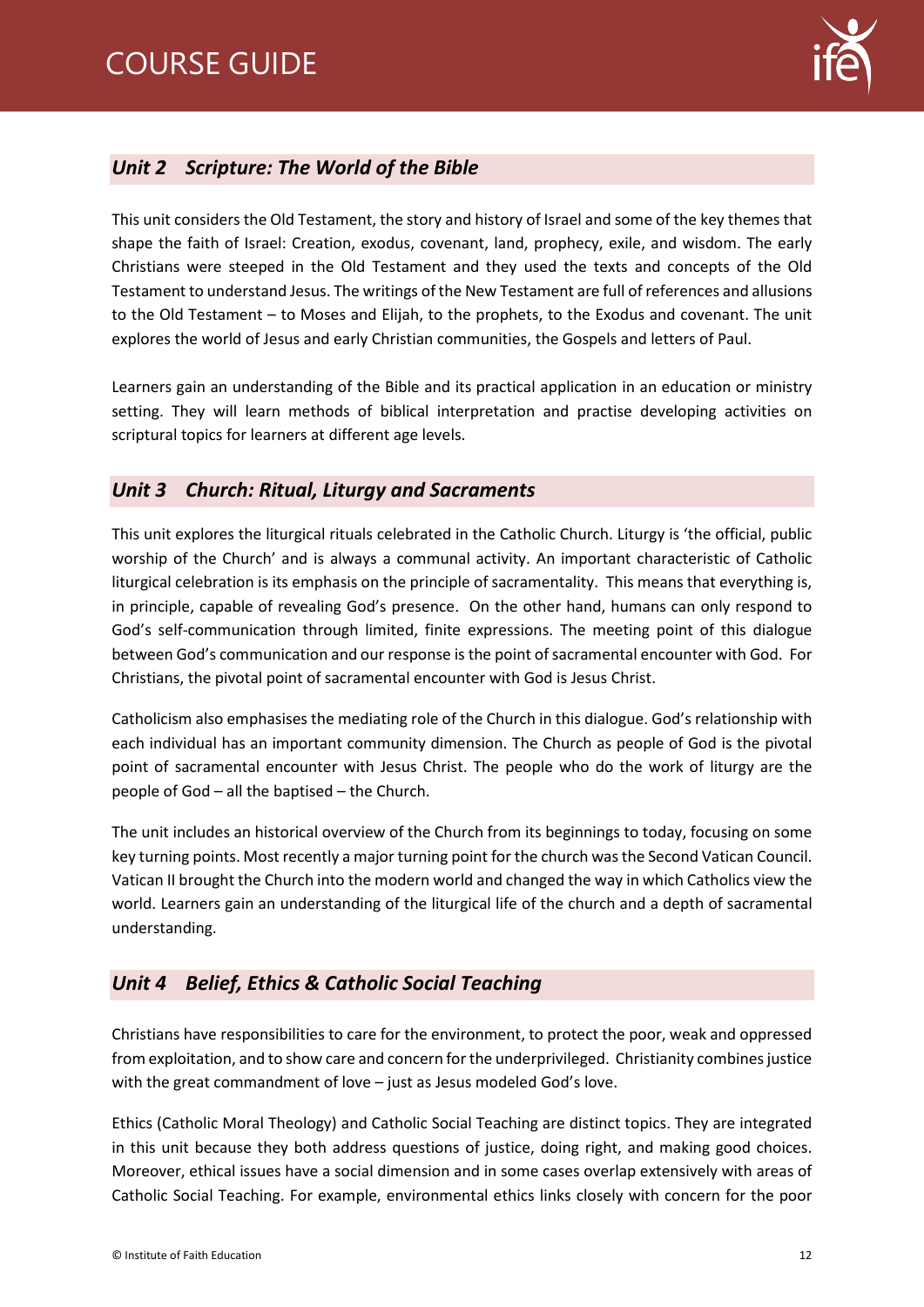

because the exploitation of the world's resources is closely linked with the unequal consumption of the world's resources and the unequal distribution of wealth.

Learners gain an understanding and appreciation of the connection between ethics and spirituality. With knowledge of the key principles of Catholic social teaching, learners will apply Catholic social teaching to contemporary social issues.

## <span id="page-12-0"></span>**Course structure and delivery**

Course design is flexible. Learners can complete the four units in this course in any order. Learners have two years from the commencement of their first unit to complete the course. This enables learners to complete all units either over one or two years.

Each unit involves structured learning that integrate private study with online or face-to-face workshops. Face-to-face workshops are only offered where there are sufficient enrolment numbers. Units may be offered over twelve weeks during term time or in intensive mode during the holidays. Competencies are assessed through projects, presentations, written assessments and learning journals.

Workshop attendance is a mandatory requirement of this course. It provides a key element of collaborative learning, a place where learners will discuss their learnings and support each other in achieving learning outcomes. Learners may miss one workshop and can request a recording of that missed workshop. Learners need to notify their mentor if they will miss a workshop. Learners who miss more than one workshop need to discuss this with the IFE Senior Education Officer and may be asked to postpone the unit to enable them to attend workshops at a later date.

The IFE reserves the right to alter workshop dates after a scheduled date is advertised and/or learners have registered to attend in response to unforeseen circumstances. Learners affected by such a change will be notified immediately by the IFE and have the opportunity to re-schedule that unit enrolment, if required.

## <span id="page-12-1"></span>*My e-learning place: IFE online learning platform*

All learning materials are made available via *My e-learning place*, IFE's on-line learning platform. This is accessed at [https://elearn.anewspring.com.](https://elearn.anewspring.com/) Learners will receive email notifications from *My elearning place* and will be sent log-in details to *My e-learning place* after enrolment. All learners must ensure they check their emails regularly as this is the main way IFE communicates with learners. All learners must ensure they update IFE if their email address changes.

All on-line workshops are accessed via *My e-learning place* using tools such as Zoom or Teams. Guidance is provided on *My e-learning place* to assist learners.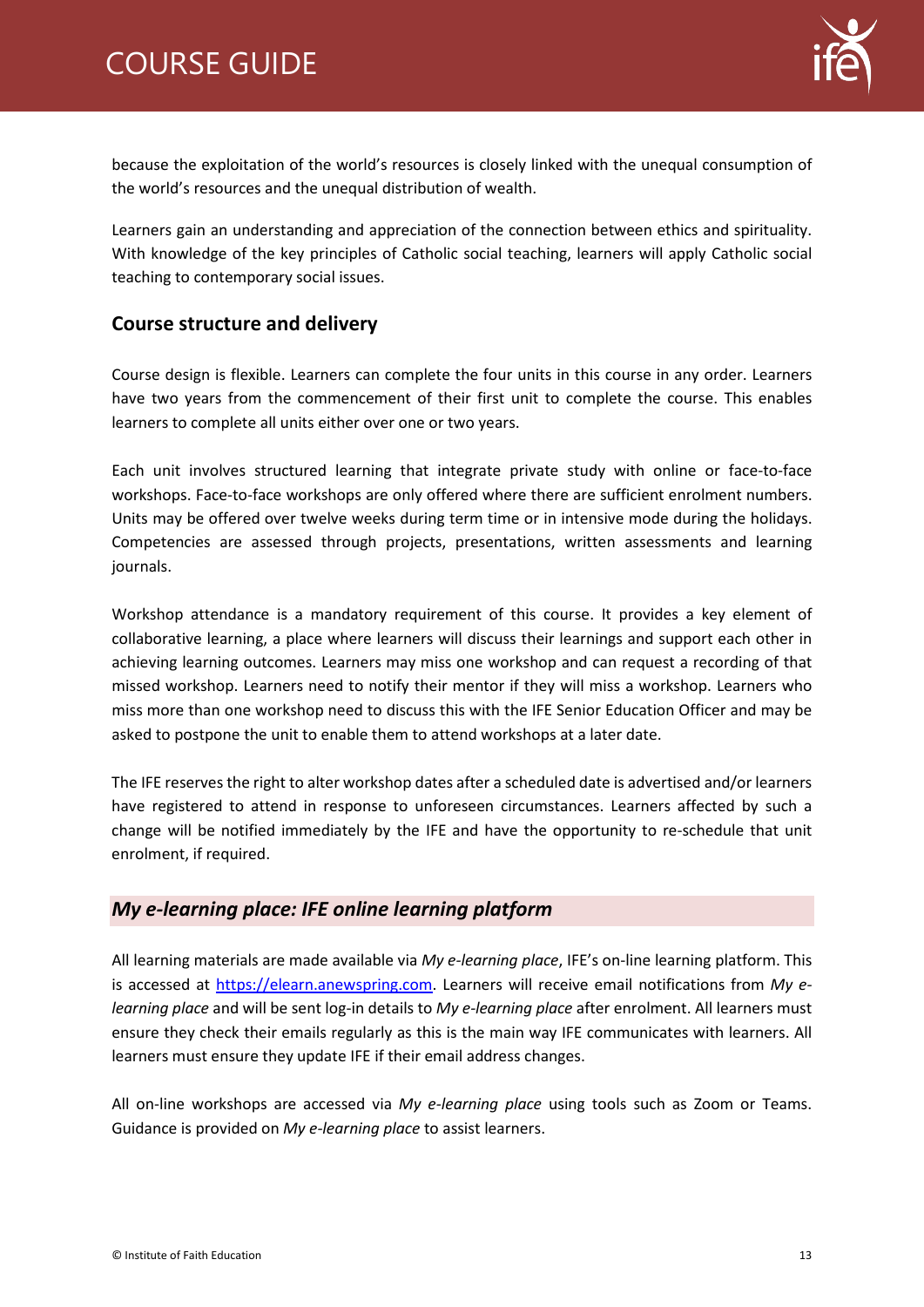

**Learners need access to a computer and a reliable internet connection to use the online course materials and attend on-line workshops. Computers will need to have a camera to enable learners to engage with workshops online.**

## <span id="page-13-1"></span><span id="page-13-0"></span>**Assessment**

#### *Competency-based assessment*

Assessment in this course is competency-based. There is no grading; rather the assessment process determines whether a student is *competent* or *not competent*.

This approach supports high quality outcomes: competence is not the same thing as a pass/fail approach to assessment. While achieving 51% might be considered a 'pass' in a pass/fail approach, a surgeon who is able to perform 51% of a surgery would hardly be considered 'competent'. Rather, competency requires the ability to perform the skill to the requisite (professional/workplace) standard and to do so consistently.

This approach is also highly focused on learner needs. It recognises that learners differ in their prior knowledge and skills and that some learners take longer to acquire a new skill than others. The length of time taken to learn the skill is not as important as the outcome.

In VET courses, learning and assessment is based around units of competency. A competency is "the specification of knowledge and skill, and the application of that knowledge and skill, to the standard of performance expected in the workplace".

Learners are considered competent when they can consistently apply their knowledge and skills to the expected standard of performance. Assessment is not graded and students are not compared with other students; rather assessment *gathers evidence of competence* through observation, through the work learners complete or through other sources (such as reports from third parties).

If a learner is considered "not yet competent", they can continue to develop the skills and knowledge and can continue to gather evidence towards competence.

#### <span id="page-13-2"></span>*Competencies*

Completion of the Diploma of Christian Ministry and Theology (10743NAT) requires completion of the following ten competencies to obtain the qualification.

| CMTTHE501 | Analyse and interpret Christian Scripture and Theology                            |
|-----------|-----------------------------------------------------------------------------------|
| CMTTHE502 | Utilise the analysis of theological data                                          |
| CMTTHE503 | Research and analyse information within a theological theme or issue              |
| CMTTHE504 | Analyse and apply new theological insights                                        |
| CMTMIN501 | Facilitate personal or social change through the application of theological ideas |
| CMTMIN502 | Present theological beliefs and their implications                                |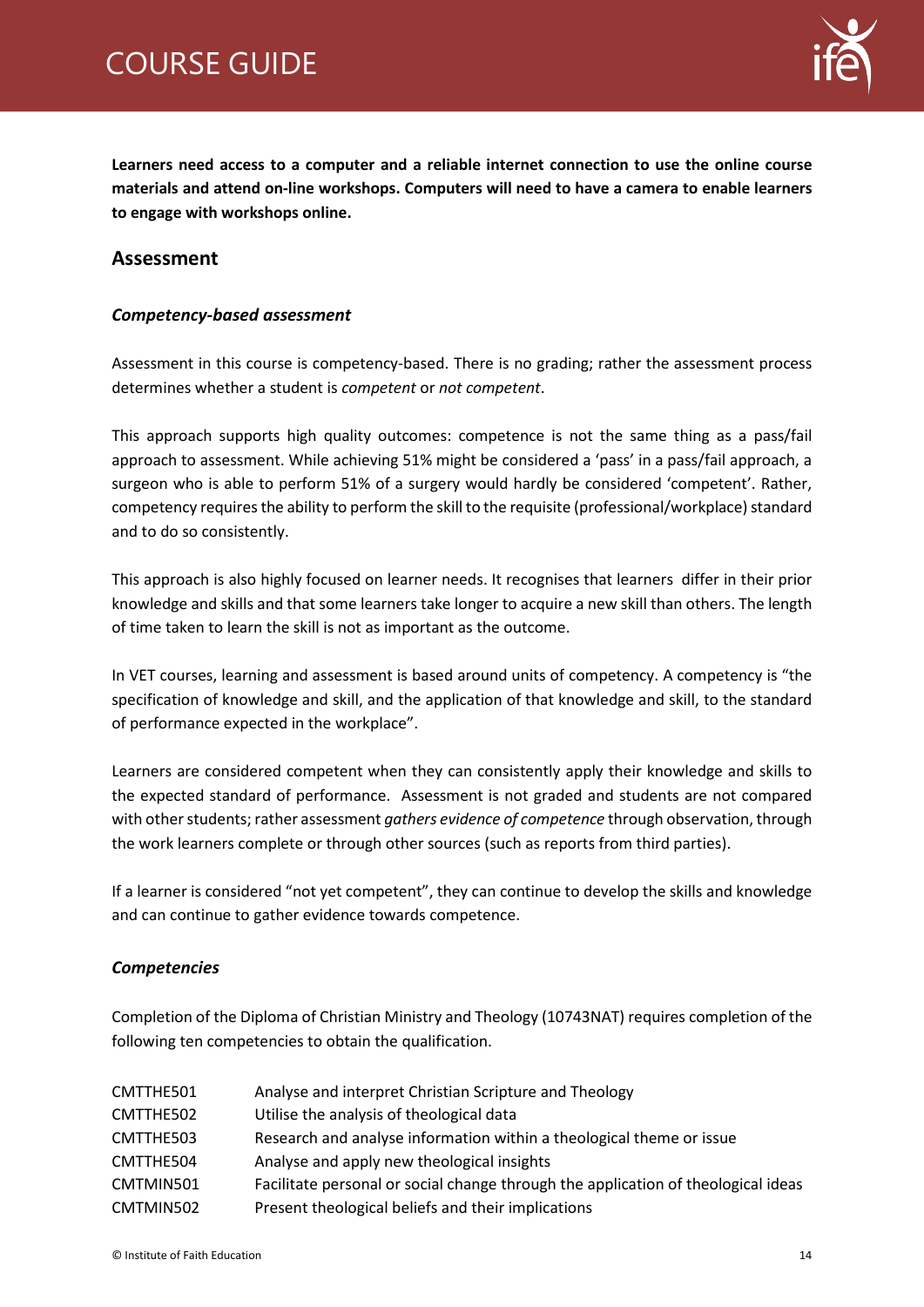

| BSBPEF302  | Develop self-awareness                 |
|------------|----------------------------------------|
| CHCEDS040  | Search and assess online information   |
| SIRXHWB001 | Maintain personal health and wellbeing |
| BSBCRT412  | Articulate, present and debate ideas   |

These competencies are taught and assessed in the four units of the course.

Learners will develop competencies through all the processes which form part of this course:

- written reflections
- critique of websites, books, journals or audio-visual resources
- presentations and participation in discussion
- peer assessment
- third party reports
- projects and assignments

#### <span id="page-14-0"></span>*Volume of learning and assessment*

The design of this course recognises that participants typically bring substantial relevant prior experience, gained through work in a Catholic school and/or participation in a Catholic school or parish. In many cases, learners are working in a Catholic context while completing this course. These experiences contribute substantially to the learning journey and mean that the outcomes in this course are achieved through a combination of formal study completed in this course and (prior and concurrent) practical experience in a Catholic workplace or parish.

The amount of time learners can generally expect to spend on formal learning and assessment activities for each of the four units in this course is roughly equivalent to the amount of time spent per semester unit in an undergraduate university course. Thus, over the entire course, learners can expect to spend the equivalent of four semester units of university study on completing the requirements for this course.

Learners will typically spend substantial additional time in relevant informal learning activities including participation in the religious life of a Catholic school or parish and relevant work or volunteer experience in a Catholic context.

#### <span id="page-14-1"></span>*Assessment design: resourcing for professional practice*

Assessment tasks in this course include a broad range of activities including written tasks, presentations, development of learning resources, personal reflections, peer assessment and workplace tasks. Each learning activity and assessment in the course is designed to support professional work in a Catholic context. Thus tasks are not designed to be abstract, academic tasks, but are closely related to developing and assessing skills and knowledge used regularly in professional work in a Catholic school or parish. They are also designed to resource participants for their work in a Catholic school or parish. Wherever possible, the learning activities and assessment tasks are designed for practical application in the workplace, to be used again, rather than to be filed away or completed simply for their own learning purposes.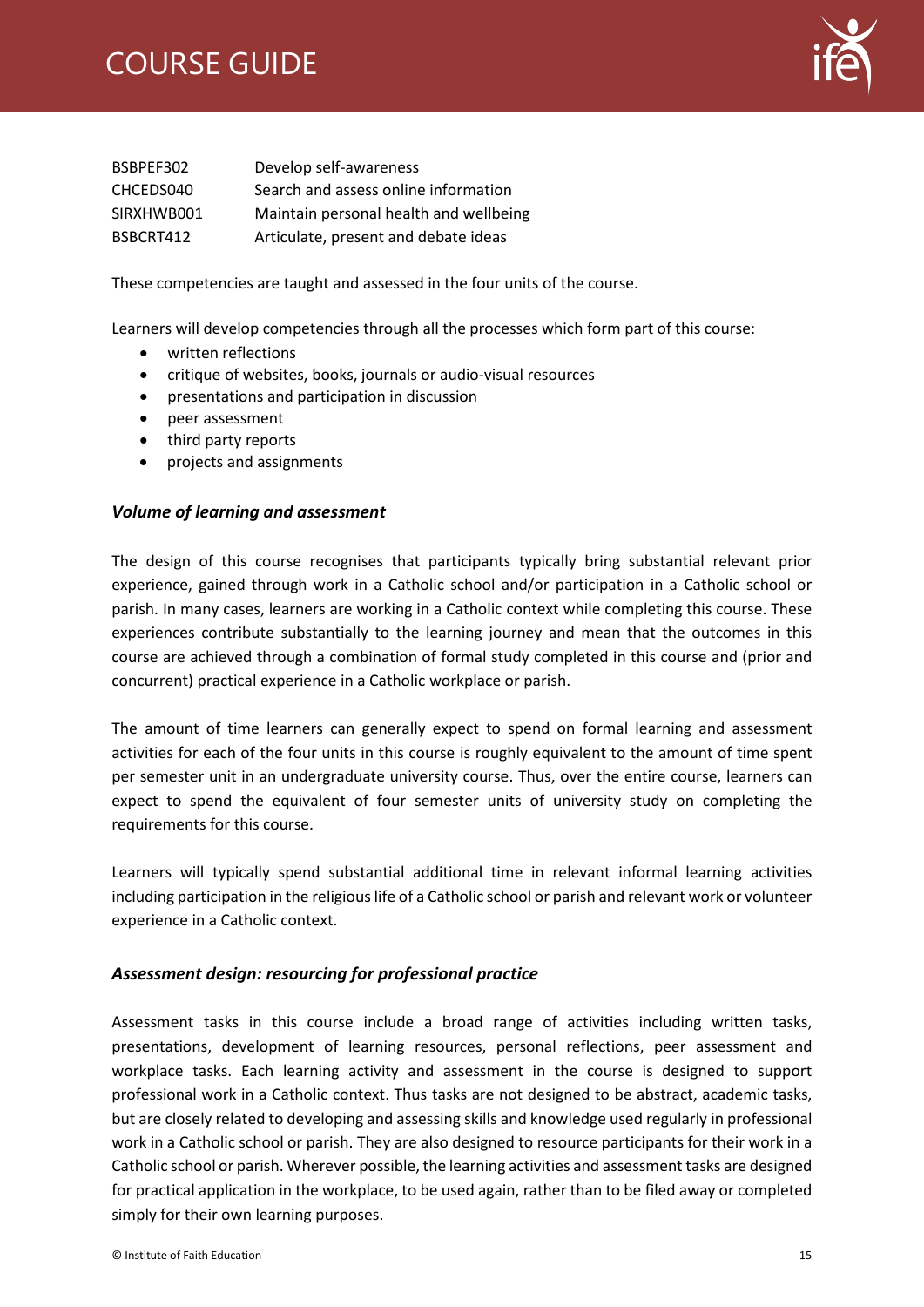

## <span id="page-15-0"></span>**Learner rights and responsibilities**

Learners in IFE courses are expected to behave in a manner which respects the rights of all individuals enrolled in this course.

Learners have the right to:

- be treated fairly and with respect by course facilitators, other staff and learners
- learn in an environment free of discrimination and harassment
- pursue educational goals in a supportive and stimulating learning environment
- have their IFE records and personal information stored and maintained in a confidential, secure environment
- receive information about assessment procedures and progress in the course in a timely and professional manner

As part of the learning process, learners are required to:

- treat all staff and learners with respect and courtesy
- have access to a personal computer with internet and email access and camera to enable participation in online workshops including being visually present to other participants in the group
- pay all associated fees within IFE's required timeframes
- expect study hours equivalent to that of four units of tertiary study
- be punctual
- commit to attending all workshops which form a key part of the course and include assessment
- complete any required tasks in preparation for the workshops
- complete the required assessment tasks for each unit
- participate in group activities and presentations and contribute equally to group work
- gain practical experience in a Catholic school or college of your choice (for learners not currently employed in a Catholic school who are undertaking this course for the purposes of gaining accreditation to teach religion in a Catholic school)
- meet the set deadlines for assessment submission or seek an extension of time
- complete each unit and the course within the set timeframe

As part of the learning process, learners must not:

- plagiarise, collude or cheat in any assessment
- use offensive language
- smoke in non-smoking areas
- harrass other learners or staff
- use any social media such as facebook, twitter or instagram, mobile phones, pagers or similar devices for personal reasons in class
- be under the influence of alcohol or illegal drugs in the learning environment
- engage in behaviour which may offend, embarrass, threaten or harm other learners, staff or the general public – including sms messaging or any form of cyber bullying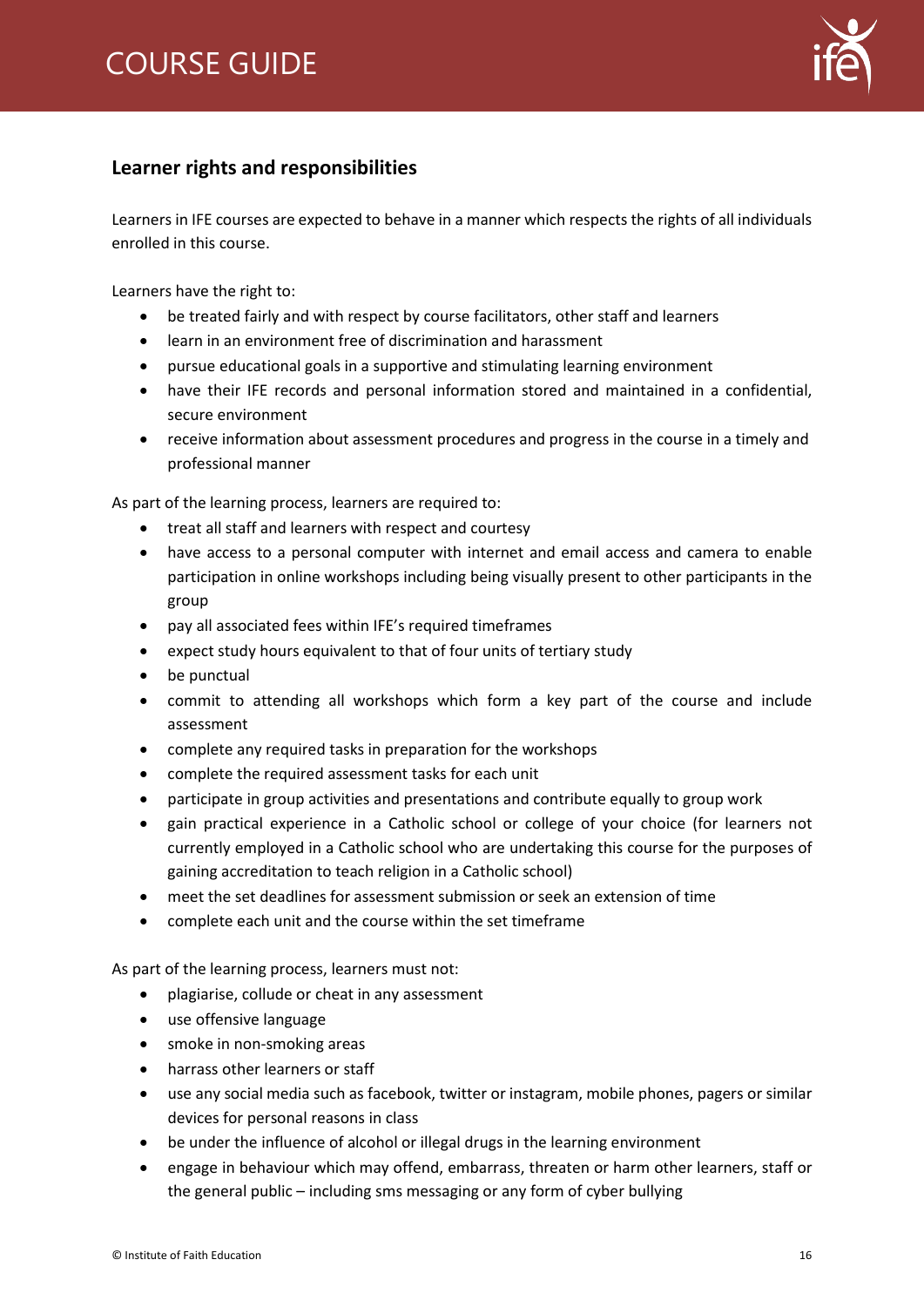

## <span id="page-16-0"></span>**Enrolment Policies and Procedures**

## <span id="page-16-1"></span>**Entry requirements**

This course is designed for learners who hold post-compulsory schooling literacy skills.

This course is targeted in particular at those seeking to gain accreditation to teach religious education in a Catholic school, campus ministers and lay workers in Catholic parishes. Accreditation requirements vary among Catholic dioceses, but all include a recognition that the Code of Canon Law of the Catholic Church states that "the local ordinary is to be concerned that those who are designated teachers of religious instruction in schools … are outstanding in correct doctrine, the witness of a Christian life, and teaching skill" (804 #2).

As such, it is generally expected in this course that participants will bring understanding of the Catholic Church gained as part of their previous experience of life and/or work in a Catholic context. Learners who bring no, or extremely limited, prior experience with the Catholic Church or Catholic education are encouraged to discuss their context with the IFE Senior Education Officer prior to commencing their studies so that suitable advice can be provided and, where relevant, additional mentoring and support can be set in place to assist such learners to complete the course successfully.

## <span id="page-16-2"></span>**Unique Student Identifier (USI)**

All learners studying nationally recognised Vocational Education and Training courses in Australia from 1 January 2015 are required to have a (USI). Training providers, like the IFE, must record and verify a USI for all learners under Commonwealth legislation and the conditions of registration for training organisations.

As part of the IFE enrolment process, learners undertaking this diploma course are required to provide their USI to the IFE at the time of enrolment. The IFE must be able to verify a learner's USI to be able to issue a statement of attainment or qualification. Learners must include their USI on the IFE Enrolment Form.

<span id="page-16-3"></span>You can find further information and apply for a USI a[t usi.gov.au](https://www.usi.gov.au/)

## **Course enrolment and unit registration**

The IFE enrolment package is available on the IFE website a[t ife.qld.edu.au](http://ife.qld.edu.au/) and consists of the Course Handbook, online Enrolment Form, Schedule of Course Fees and Unit Registration Form.

The Unit Registration Form enables learners to select and register for course units and associated workshops. The course is comprised of four units as detailed in the course outline on page [11](#page-10-0) of this handbook. These units can be completed in any order. All four units must be completed to gain the qualification and complete the course.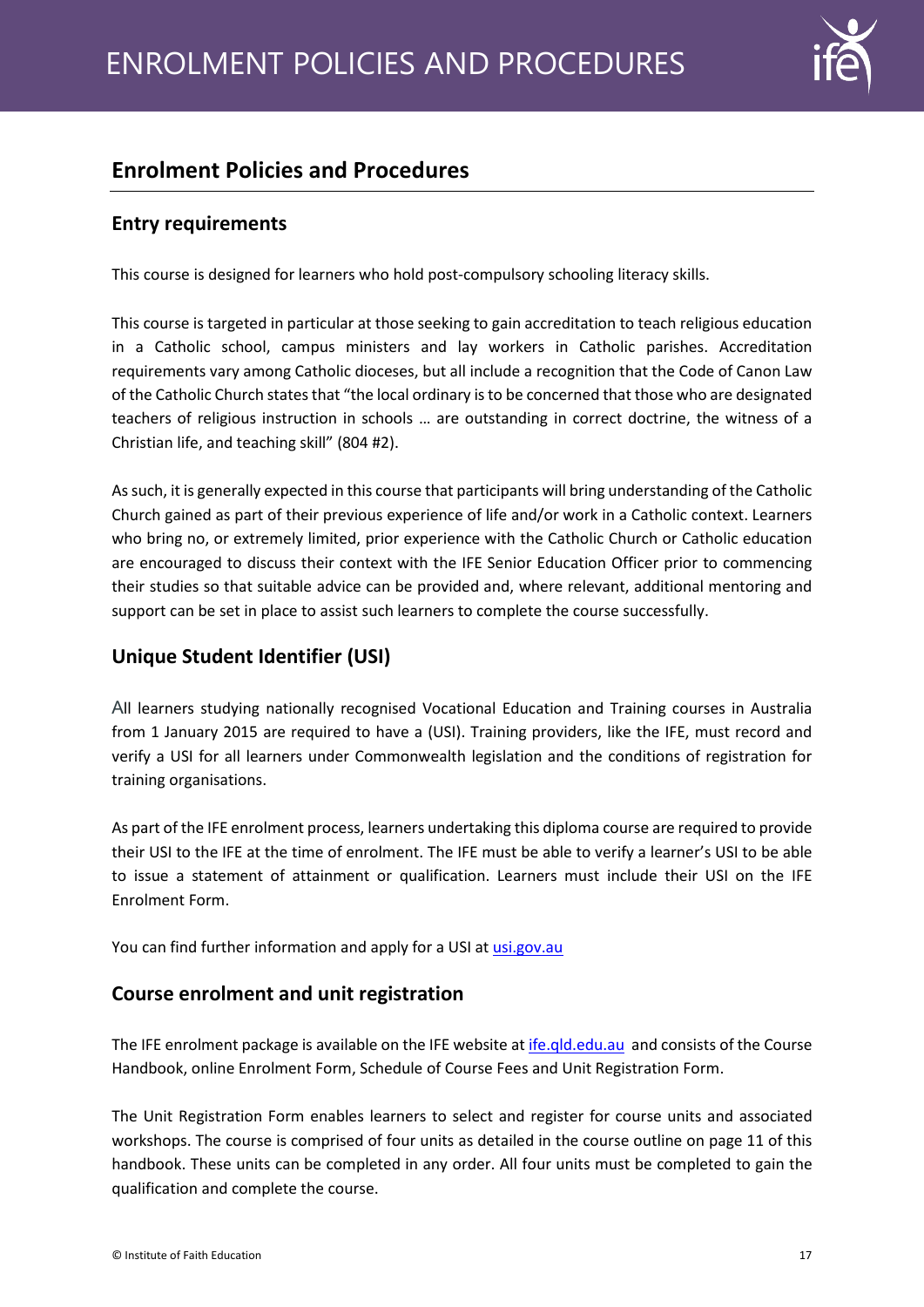

Learners will normally complete two units per semester to complete the course in one year, or one unit per semester to complete the course in two years. For learners completing the course over two years, IFE will provide a new unit registration form in the second year once workshop dates for the year have been confirmed. **It is a learner's responsibility to ensure they register for all four units in the course and complete all units within the two years allocated for completion of the full course** (see course duration on pag[e 19\)](#page-18-1).

Once enrolled in this course, it is a learner's responsibility to advise the IFE of any changes to their contact details throughout the duration of their enrolment. The IFE takes no responsibility for any correspondence not received by a learner should they neglect to advise the IFE of any such changes in their contact details.

## <span id="page-17-0"></span>**How to enrol and register**

Applicants are required to complete both the online Enrolment Form and Unit Registration Form and submit these to the IFE.

The IFE strongly advises applicants to enrol and register for their preferred units as soon as possible as limited spaces are available in each workshop.

Applicants will receive confirmation of enrolment once their application has been successfully processed and their USI verified. The IFE will also confirm, at this time, whether the applicant has been successful in securing a place in the unit workshops in which they have nominated. Applicants whose registration cannot be accommodated in a particular workshop can choose to be on a waiting list for that workshop or will be offered a priority placement at an alternative workshop offered.

Learners will receive an invoice for each unit in which they register for. IFE invoices are issued approximately four weeks prior to a unit commencing, i.e. prior to the unit's first workshop.

Unit registration closes five business days prior to that unit commencing and payment of the unit fee must be made before the registration closing date. It is at the discretion of the IFE as to whether late registrations will be accepted. Learners who have not paid the associated unit fee within the required timeframe may lose their place in the workshop and will be required to select another option that is available.

## <span id="page-17-1"></span>**Postponing the completion of a unit**

Learners may find that they need to postpone completion of a unit after they have commenced the unit. This may occur, for example, where illness or unforeseen circumstances prevent a learner from attending all workshops. Learners can postpone their studies in a unit by submitting a Unit Postponement Form to the IFE. Learners can access this form from the IFE's online learning platform. Unit postponement does not change a learner's enrolment period: learners will need to resume their studies in the unit and complete the unit within their set total enrolment period (see course duration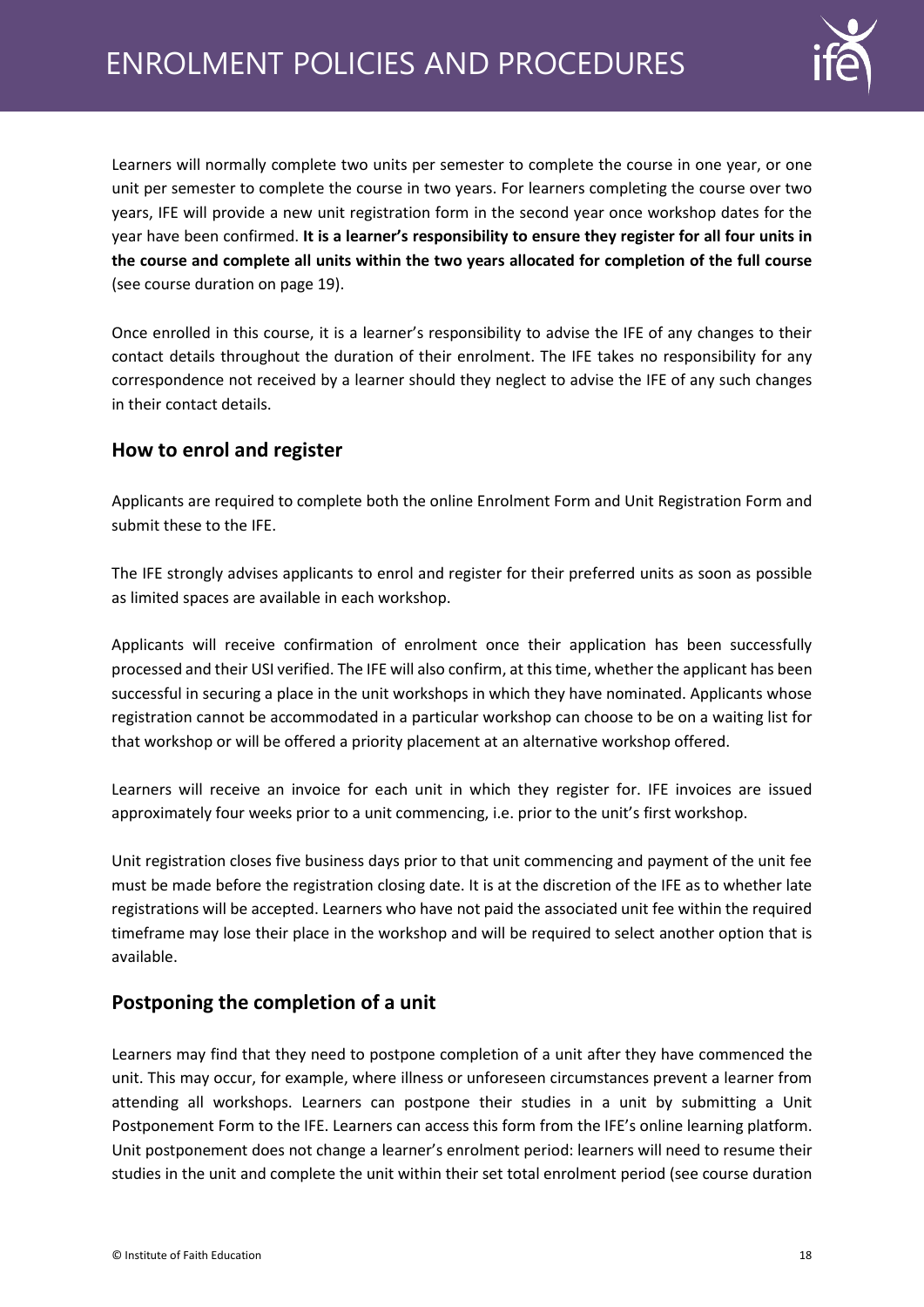

on page [19\)](#page-18-1). The learner must submit a Unit Postponement Form to the IFE no later than four weeks prior to that unit's completion date. For more information on unit completion see page [26.](#page-25-0)

#### <span id="page-18-0"></span>**Re-commencing a postponed unit**

It is a learner's responsibility to register with the IFE to re-commence a unit. Where a learner recommences a unit which was partially completed (some workshops and/or some assessment tasks had been completed prior to postponing the unit), the IFE Senior Education Officer will determine whether exemptions can be given from attending some workshops or completing some assessment tasks. This is determined on a case-by-case basis to ensure that learners meet the requirements of the unit and to avoid duplication of work for learners where possible. Learners will be advised in writing of any specific requirements or exemptions that apply in their case.

Any associated fees which may be applicable to unit postponements are detailed in the IFE Schedule of Course Fees and Charges.

## <span id="page-18-1"></span>**Course duration**

A learner's enrolment in this course is for a maximum duration of two years from the date they commenced the course. Learners are advised of their completion date at the time of their enrolment.

Learners who have not completed the course by their course completion date may apply for a course extension. Learners can apply for an extension by submitting a Course Extension Form to the IFE no later than one month prior to their course completion date. An approved extension period will normally be for a maximum of 12 months from a learner's original course completion date.

Learners who have not completed all requirements of the course by their course completion date and have not applied for a course extension within the set timeframe will have their enrolment closed at that point. Eligible learners will be issued with a Statement of Attainment for any competencies successfully completed. Any course fees paid for incomplete units will be forfeited to, and become the absolute property of, the IFE. A learner who wishes to complete an incomplete qualification after this point may do so by re-enrolling in the course and accessing credit transfer and/or recognition of prior learning.

## <span id="page-18-2"></span>**Course withdrawal**

Learners may withdraw from this course at any stage during their enrolment. A learner seeking to withdraw must notify the IFE in writing of their request to do so. Eligible learners will receive a Statement of Attainment from the IFE listing all competencies completed and eligible learners will be refunded monies in accordance with the IFE's Refund Policy. The IFE will finalise withdrawals within 30 days of receiving written withdrawal notification from a learner.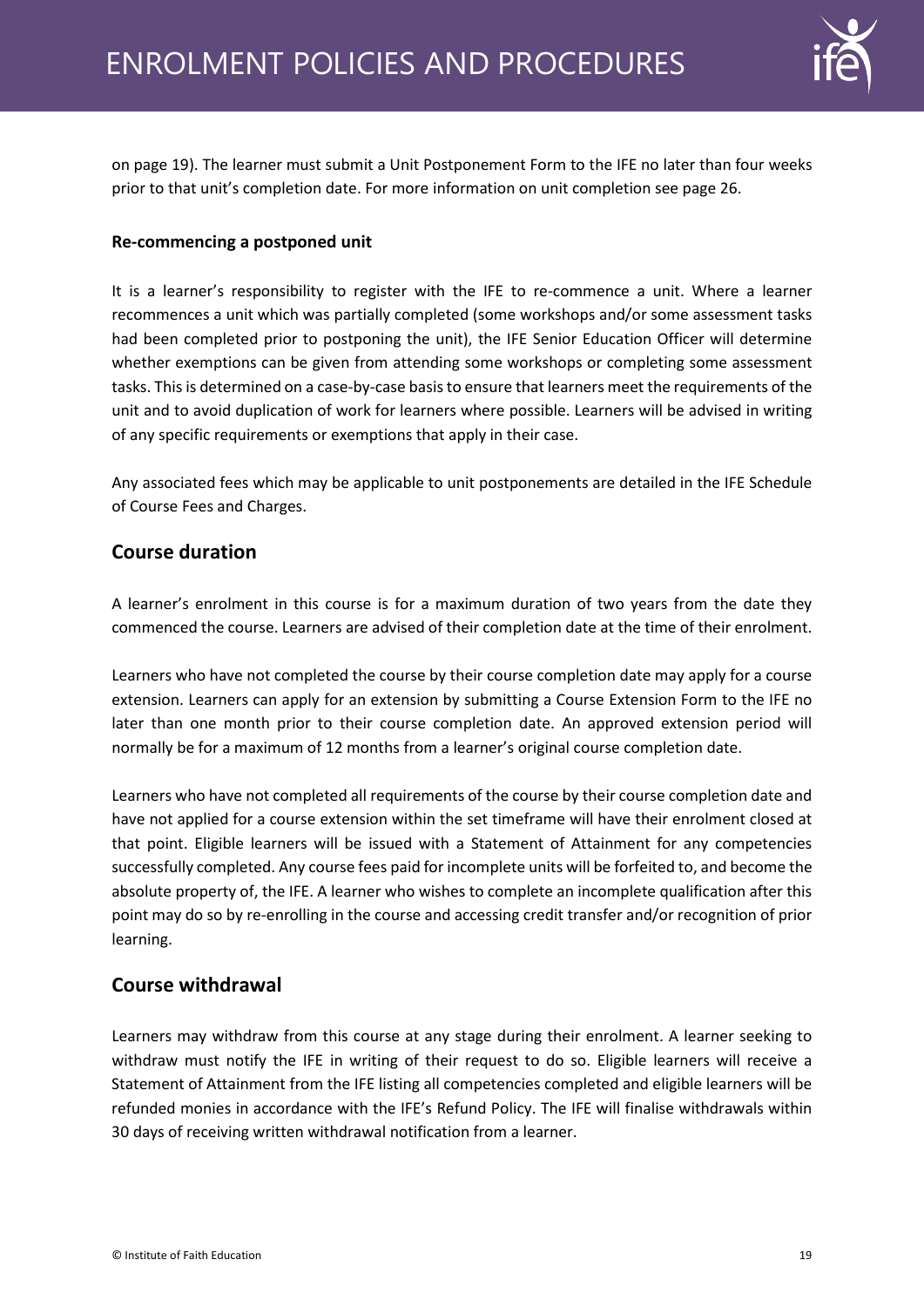

A learner who wishes to complete an incomplete qualification after this point may do so by reenrolling and accessing credit transfer and/or recognition of prior learning. Course fees will be incurred and all IFE policies will apply.

## <span id="page-19-0"></span>**Issuing certification**

The IFE will ensure all leaners who undertake this course are issued the correct certification in a timely manner and in accordance with the requirements of the VET Accredited Course. The IFE operates in accordance with the practices defined by the Australian Qualifications Framework (AQF) relating to the issuing, recording and reporting of certification documentation.

The IFE will only issue AQF certification documentation to a learner who:

- has successfully completed all requirements of the course or unit
- has supplied a USI and that USI is verified by the IFE
- has paid all fees owing to the IFE

Upon successful completion of this course, learners will receive:

- a testamur, *and*
- record of results

Upon partial completion of this course, learners will receive a statement of attainment listing the units of competency completed.

The IFE will issue certification documents to learners within 30 calendar days of the learner being assessed as meeting the requirements of this course.

#### <span id="page-19-1"></span>*Replacement certification*

A person who has lost their certification documents issued by the IFE can apply to have a replacement copy issued. Certification documents that are re-issued for full or partial completion of this course incur an administrative fee. Refer to the IFE Schedule of Course Fees and Charges for this cost.

Requests for replacement certification must be lodged in writing to the IFE. Once the associated fee has been paid, the IFE will process and post the replacement certification documents within ten business days.

IFE's certification documents are authenticated using the IFE's raised corporate seal. At no time will the IFE email copies of certification documents.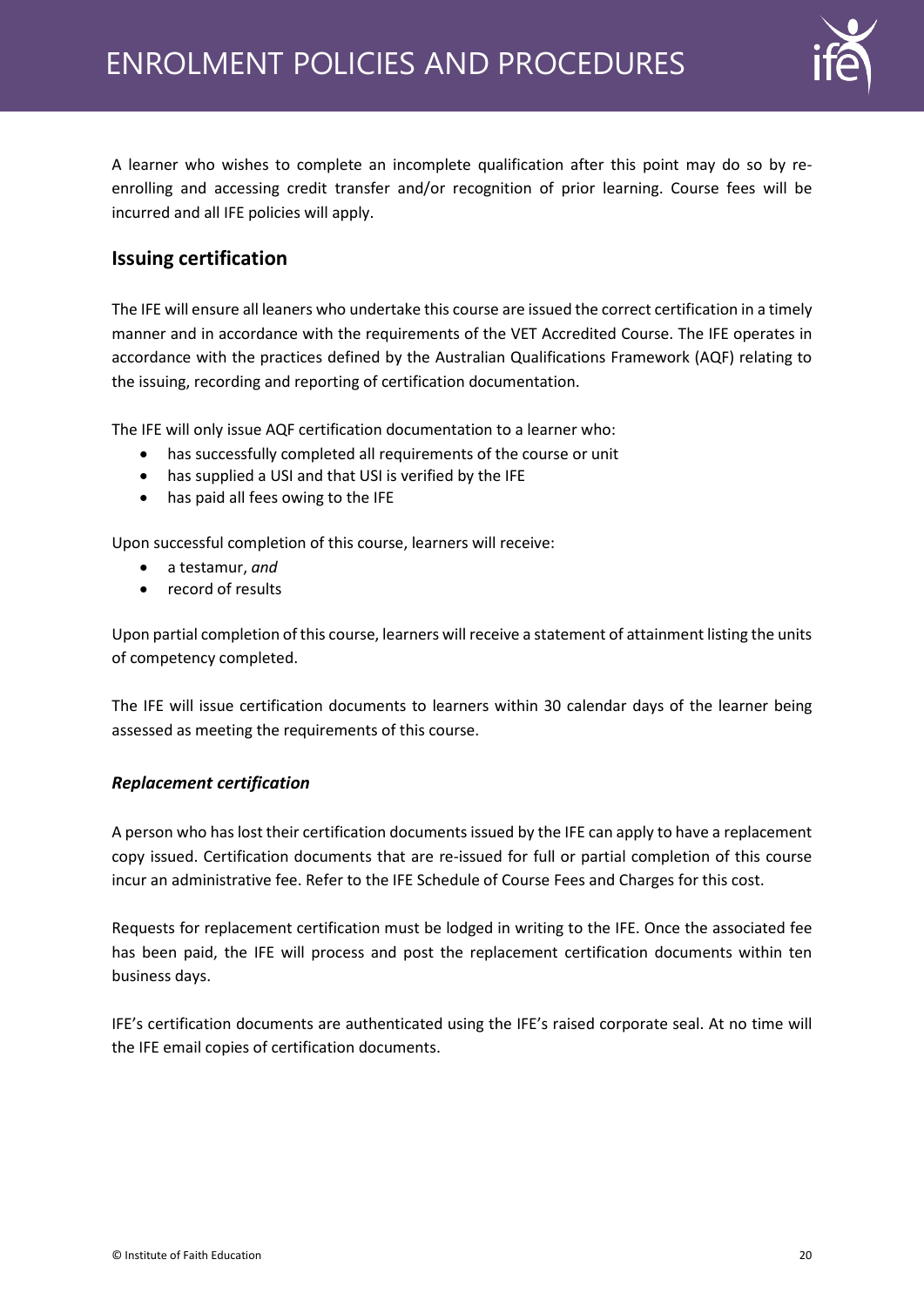

## <span id="page-20-0"></span>**Training guarantee**

The IFE may cancel or postpone scheduled courses due to unforeseen circumstances or where insufficient learner numbers have been confirmed. If the IFE needs to cancel a course, learners will be informed and offered an alternative training option. If the learner declines the alternative training offer, or if no alternative training option can be offered, the IFE will refund in full all fees paid towards the cancelled course within 30 days.

IFE management guarantees the organisation's sound financial position and safeguards learners' fees until used for training and assessment. In the event that the IFE experiences any significant change in its RTO status, it undertakes to comply with all requirements regarding ceasing registration in accordance with the National VET Regulator requirements.

## <span id="page-20-1"></span>**Privacy policy**

The IFE is part of the Catholic Archdiocese of Brisbane. The parishes, schools and agencies of the Archdiocese of Brisbane operate in South East Queensland as part of the Catholic Church. The privacy of all individuals with whom we interact is very important to us and we are committed to protecting all personal information we collect and hold. We do this by handling information in accordance with the Australian Privacy Principles in the *Privacy Act 1988* (Cth) (*Privacy Act*).

#### **Disclosure**

Generally we only collect and disclose personal information about you (or sensitive information with your consent) for purposes reasonably required for the performance of our education, welfare and religious functions and activities. As an agency of the Catholic Archdiocese of Brisbane we hold responsibilities both to learners in the course and Catholic Education Offices. Staff of the local diocesan Catholic Education Office may be closely involved in supporting the course. Local diocesan CEO staff are an essential means of supporting learners in this course by providing information to the IFE on local needs and concerns and by assisting learners to access local support if required. Similarly, there are times when leadership staff in a learner's school or college can provide key support for a learner in this course. There may be times when we may wish to discuss your work in this course with local CEO staff or with another person in your school or college in order to support your individual learning or welfare needs. This will always be done in the interests of enabling you to succeed in the course and we will always be transparent with you and with employing bodies (school or college staff or Catholic Education Office staff).

#### **Access and correction**

You may access the personal information we hold about you, by making a written request to the IFE Registrar. We will respond to your request within a reasonable period. We may charge you a reasonable fee for providing access to your personal information (but not for making a request for access). We may request proof of identification in accordance with th[e Right to Information Act 2009.](http://www.legislation.qld.gov.au/Search/isysquery/10af2bb7-15f0-48a0-a665-76e22250b114/1/doc/RightInfoA09.pdf#xml=http://www.legislation.qld.gov.au/Search/isysquery/10af2bb7-15f0-48a0-a665-76e22250b114/1/hilite/)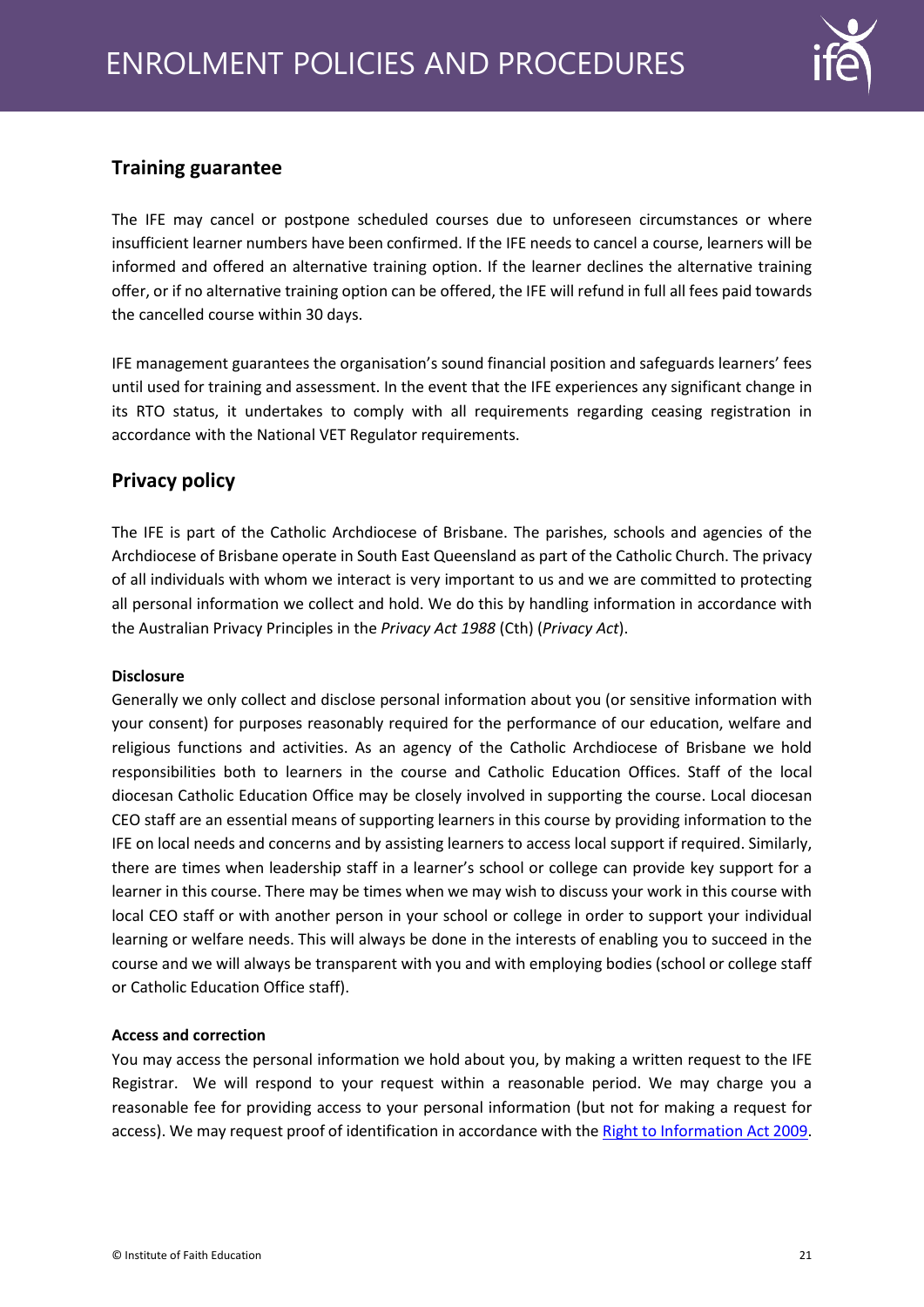

We may decline a request for access to personal information in circumstances prescribed by the Privacy Act, and if we do, we will provide you with a written notice that sets out the reasons for the refusal (unless it would be unreasonable to provide those reasons).

If, upon receiving access to your personal information or at any other time, you believe the personal information we hold about you is inaccurate, incomplete or out of date, please notify us immediately. We will take reasonable steps to correct the information so that it is accurate, complete and up to date.

If we refuse to correct your personal information, we will provide you with a written notice that set out the reasons for our refusal (unless it would be unreasonable to provide those reasons), including details of the mechanisms available to you to make a complaint.

The IFE's full privacy policy is available on the IFE website a[t http://www.ife.qld.edu.au](http://www.ife.qld.edu.au/)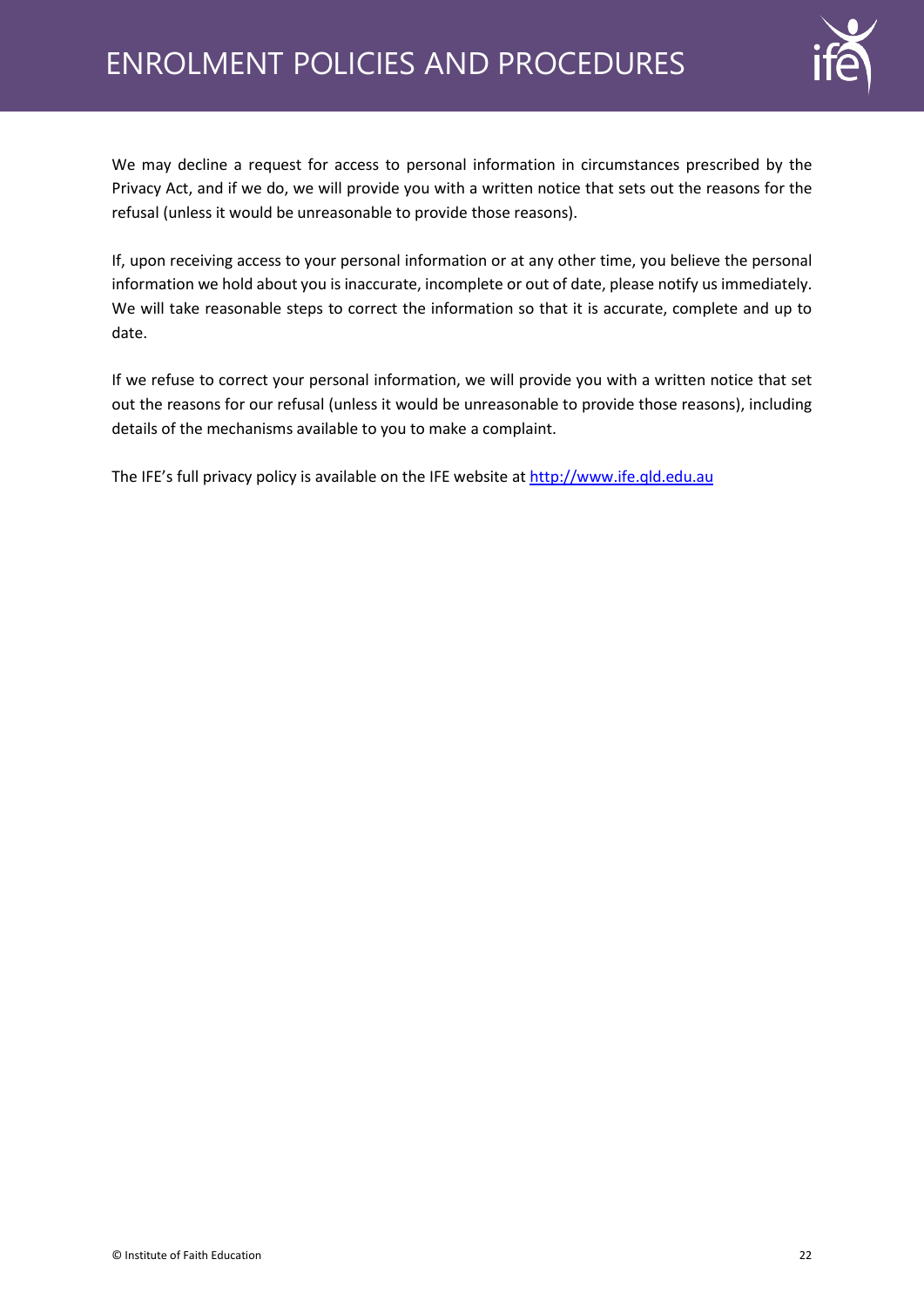

## <span id="page-22-0"></span>**Assessment Policies and Procedures**

## <span id="page-22-1"></span>**Assessment policy**

Assessment in this course is conducted in line with the assessment requirements of the Accredited Course (10743NAT Diploma of Christian Ministry and Theology) and in accordance with the Principles of Assessment and Rules of Evidence for Vocational Education and Training. The Principles of Assessment state that assessment shall be fair, flexible, valid and reliable. The Rules of Evidence require that the evidence gathered to demonstrate a learner's competence is valid, sufficient, authentic and current.

| <b>Principles of Assessment</b> |                                                                                                                                                                                                       |
|---------------------------------|-------------------------------------------------------------------------------------------------------------------------------------------------------------------------------------------------------|
| <b>Fairness</b>                 | The individual learner's needs are considered in the assessment process.<br>Where appropriate, reasonable adjustments are applied by the RTO to take into<br>account the individual learner's needs.  |
|                                 | The RTO informs the learner about the assessment process, and provides the learner<br>with the opportunity to challenge the result of the assessment and be reassessed if<br>necessary.               |
| <b>Flexibility</b>              | Assessment is flexible to the individual learner by:                                                                                                                                                  |
|                                 | • reflecting the learner's needs;                                                                                                                                                                     |
|                                 | • assessing competencies held by the learner no matter how or where they have<br>been acquired; and                                                                                                   |
|                                 | drawing from a range of assessment methods and using those that are<br>$\bullet$<br>appropriate to the context, the unit of competency and associated assessment<br>requirements, and the individual. |
| Validity                        | Any assessment decision of the RTO is justified, based on the evidence of<br>performance of the individual learner.                                                                                   |
|                                 | Validity requires:                                                                                                                                                                                    |
|                                 | • assessment against the unit/s of competency and the associated assessment<br>requirements covers the broad range of skills and knowledge that are essential to<br>competent performance;            |
|                                 | • assessment of knowledge and skills is integrated with their practical application;                                                                                                                  |
|                                 | • assessment to be based on evidence that demonstrates that a learner could<br>demonstrate these skills and knowledge in other similar situations; and                                                |
|                                 | • judgement of competence is based on evidence of learner performance that is<br>aligned to the unit/s of competency and associated assessment requirements.                                          |
| <b>Reliability</b>              | Evidence presented for assessment is consistently interpreted and assessment<br>results are comparable irrespective of the assessor conducting the assessment.                                        |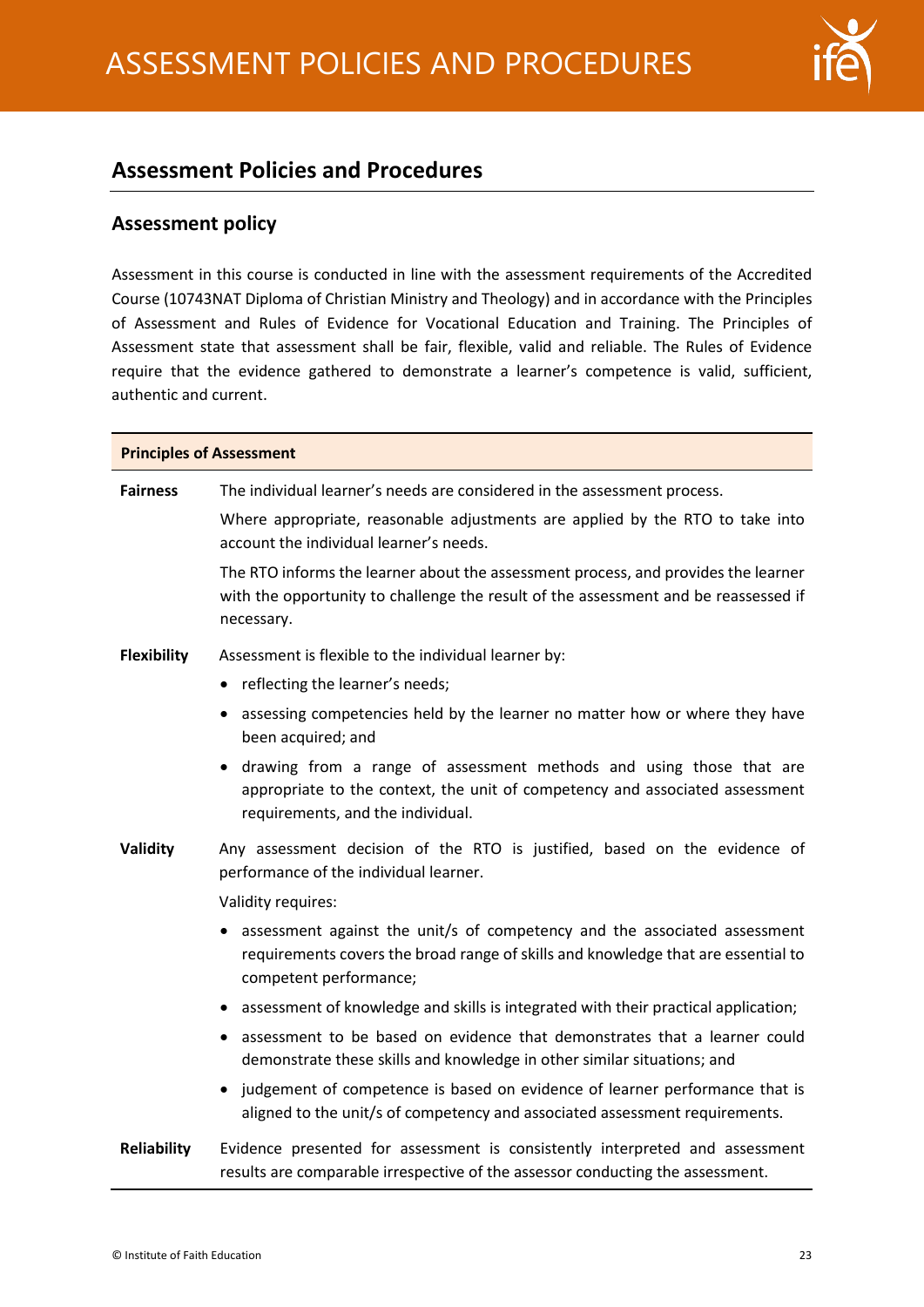

| <b>Rules of Evidence</b> |                                                                                                                                                                                   |
|--------------------------|-----------------------------------------------------------------------------------------------------------------------------------------------------------------------------------|
| Validity                 | The assessor is assured that the learner has the skills, knowledge and attributes as<br>described in the module or unit of competency and associated assessment<br>requirements.  |
| <b>Sufficiency</b>       | The assessor is assured that the quality, quantity and relevance of the assessment<br>evidence enables a judgement to be made of a learner's competency.                          |
| <b>Authenticity</b>      | The assessor is assured that the evidence presented for assessment is the learner's<br>own work.                                                                                  |
| <b>Currency</b>          | The assessor is assured that the assessment evidence demonstrates current<br>competency. This requires the assessment evidence to be from the present or the<br>very recent past. |

The focus of assessment is across the learning outcomes or performance criteria. The expectation is that assessment strategies and processes will be reasonable, not onerous, and that they will reflect an affinity with and appreciation of the subject matter. Assessment strategies are directed towards the self-development of the learner and the development of skills of theologising at an appropriate level for the course. Moderation and validation practices are systematically implemented. Feedback is provided to the learner to support learning.

#### <span id="page-23-0"></span>**For current employees of a Catholic employer**

For learners already employed by a Catholic Education Office (CEO) or other Catholic employer (e.g. Catholic school) who are completing this course as part of their employment agreement (e.g. as part of the requirement to gain accreditation to teach religious education in a Catholic school) work in this course forms part of their work for their employer more generally. Assessment tasks in this course will relate to their employment in the school or parish.

## <span id="page-23-1"></span>**For learners not currently working in a Catholic school or parish**

Some assessment tasks in this course will require learners not yet working in a Catholic school or parish to gain practical experience in a Catholic school or parish of their choice. IFE staff can assist learners with finding and gaining access to a suitable school.

## <span id="page-23-2"></span>**Unit completion**

At the commencement of each unit, learners receive a Unit Outline which details the set workshop dates, assessment due dates and the unit completion date. It is a learner's sole responsibility to ensure they adhere to all due dates contained within the Unit Outline or to contact the IFE to make alternative arrangements should they not be able to meet a set requirement of a unit.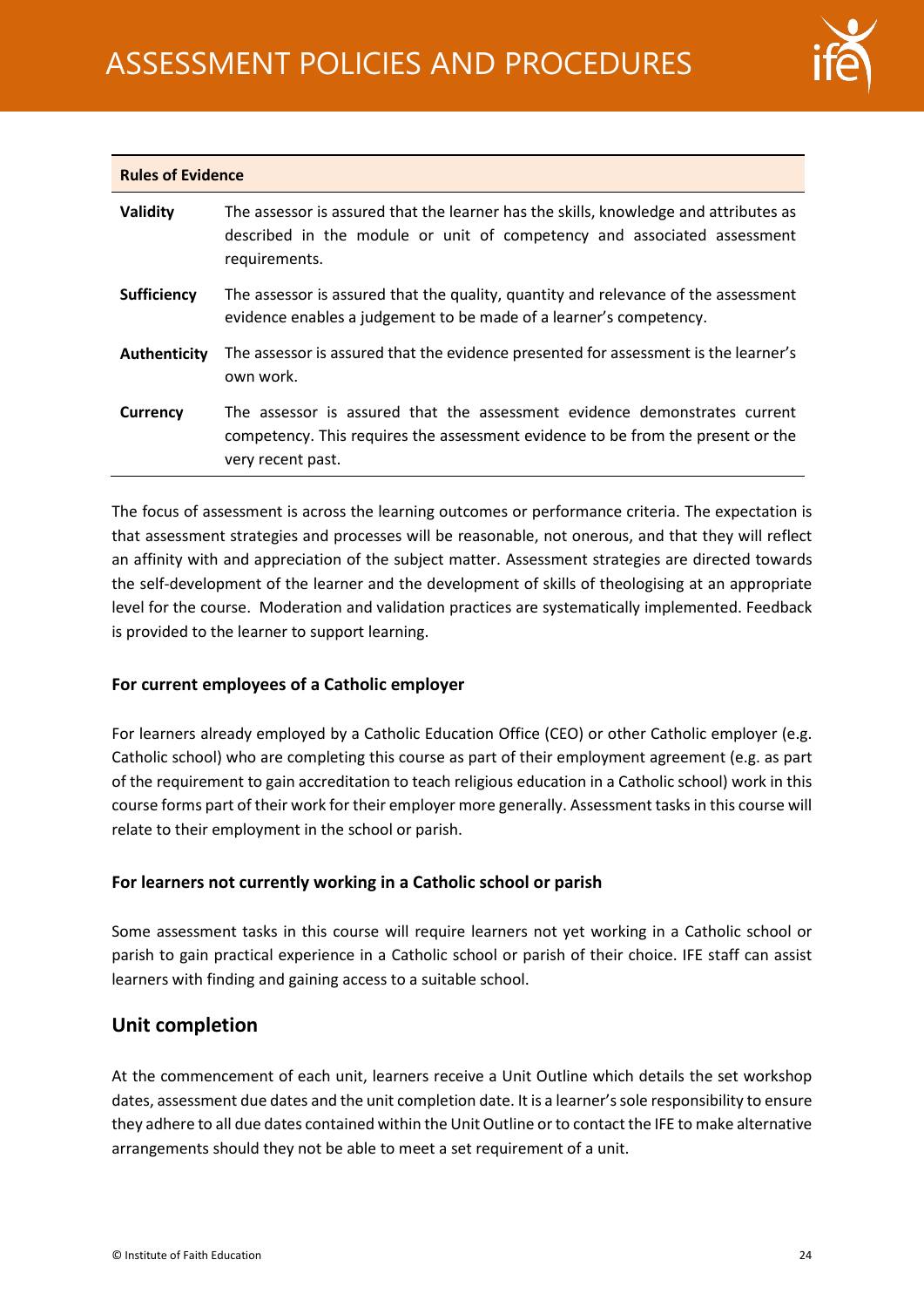

#### <span id="page-24-4"></span><span id="page-24-0"></span>**Workshop attendance**

Attendance at all workshops is a requirement of this course and contributes towards successful completion of a unit. Learners who cannot attend a workshop should contact the mentor for the unit. A learner who needs to miss more than one workshop should contact the IFE Senior Education Officer.

#### <span id="page-24-1"></span>**Assessment requirements**

#### <span id="page-24-2"></span>*Due dates and extension requests*

Completion due dates for submission of assessment tasks for each unit are provided at commencement of the unit. It is the learner's responsibility to submit all assessment items by the set due date. Learners who are unable to meet this requirement must contact their unit mentor to arrange an extension **prior to the set assessment due date**. Where an extension is granted by the unit mentor it is a learner's responsibility to ensure they submit assessment by the approved extension due date.

Note that extensions for assessment tasks that involve a presentation or practical component tied to the unit delivery schedule (e.g. a presentation to be made in a workshop or an assessment task to be completed in a workshop session) are considered on a case-by-case basis. It may not be feasible to accommodate an extension in the delivery schedule under those circumstances.

Learners who do not meet an approved extension due date should contact the IFE to discuss their options.

#### <span id="page-24-3"></span>*Re-submission of assessment tasks*

Learners may be asked to re-submit assessment tasks which do not provide sufficient evidence to meet competency standards or to provide additional evidence of competence, for example by submitting further work or completing a new assessment task. The IFE will accept one re-submission of each assessment task. At the discretion of the IFE, the IFE may permit a third assessmentsubmission for a learner who has failed to achieve a satisfactory outcome on their resubmission.

Learners who fail to demonstrate competence by the end of the unit may enrol in the unit again. Such repeating of a unit will incur new course fees.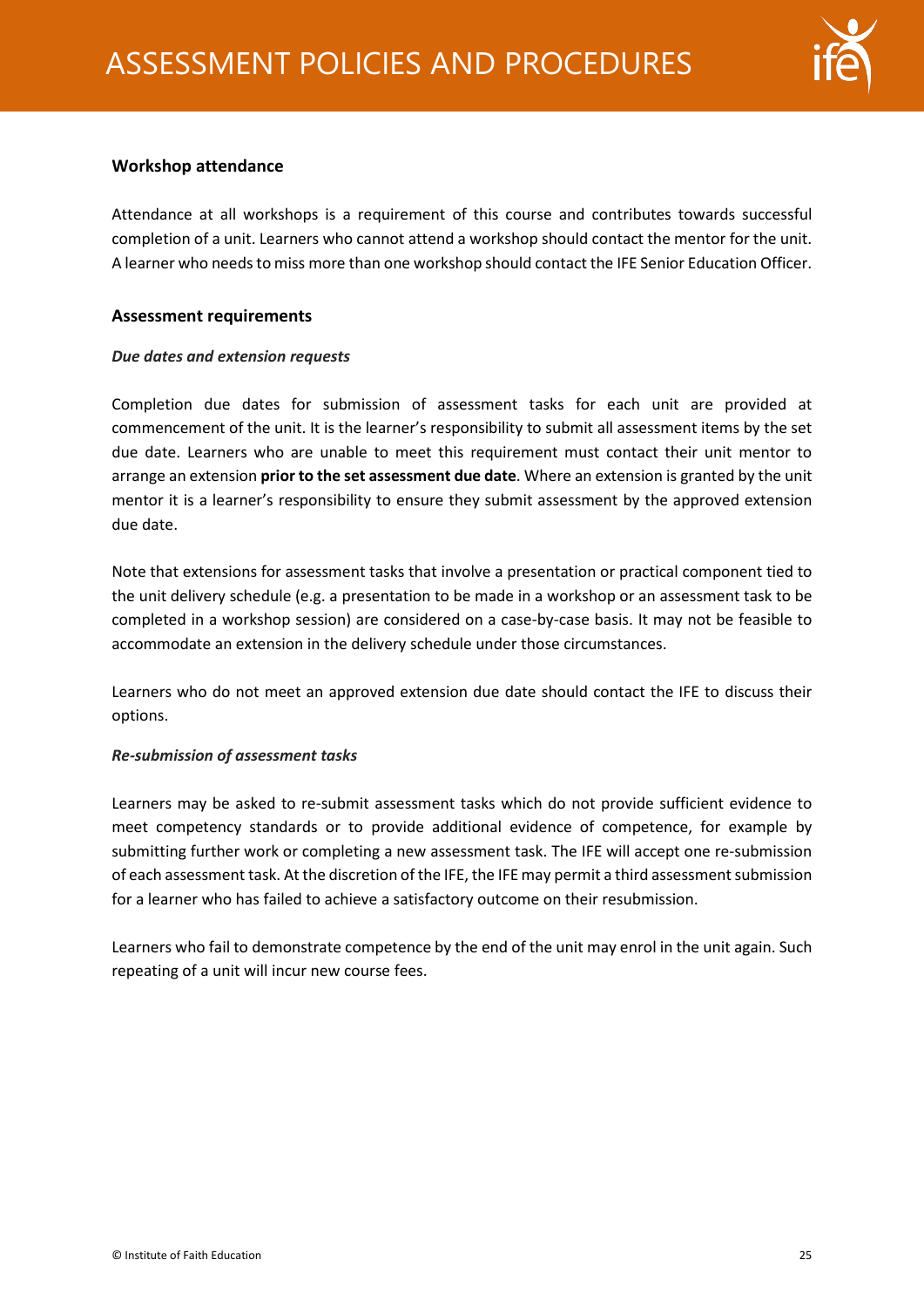

#### <span id="page-25-0"></span>**Unit completion date and course progress reports**

The unit completion date is the date on which the IFE will issue a learner's results for the unit. The unit completion date is set out on the Unit Outline provided at the start of the unit. Learners will receive a Course Progress Report within 10 working days after the set unit completion date.

Learners who have successfully completed all assessment tasks and met all requirements for the unit will have a result of competent recorded against each of that unit's associated competencies.

Learners who have not successfully demonstrated competency will have a result of either withdrawn or not competent recorded against one or more of that unit's associated competencies. Learners may repeat the unit to continue to develop competency over the duration of their enrolment. Learners are encouraged to contact the IFE to discuss their specific circumstances within ten business days of receiving their report. The IFE will provide guidance tailored to the individual with respect to repeating the unit. Learners who need to repeat a unit to gain competency can expect that they may be asked to attend some, or all, of the workshops again and to complete some, or all, of the assessment tasks again. This will be tailored to the individual to ensure it addresses the individual learning needs and offers the best chance for success. New unit fees will apply for learners who need to repeat a unit.

## <span id="page-25-1"></span>**Academic integrity: plagiarism and collusion**

Learners completing this course are responsible for ensuring their assessment has academic integrity. This means that any work submitted for assessment represents the learner's own skills and knowledge and that any ideas or materials taken from other persons or other sources are appropriately identified and referenced.

Plagiarism can occur unintentionally, either when insufficient care has been taken when researching assignments or in the process of learners working together. It is important that learners understand what constitutes plagiarism and collusion and avoid either of these unethical behaviours since they both represent dishonesty in assessment and can invalidate a learner's assessment evidence.

Plagiarism is the use of another person's work or ideas without acknowledging the source.

Collusion is unauthorised collaboration in assessment by learners jointly completing assessment tasks. Collusion constitutes plagiarism when two or more people work together to produce an assessment task or other work *and then each submit it as if it were their own individual work*.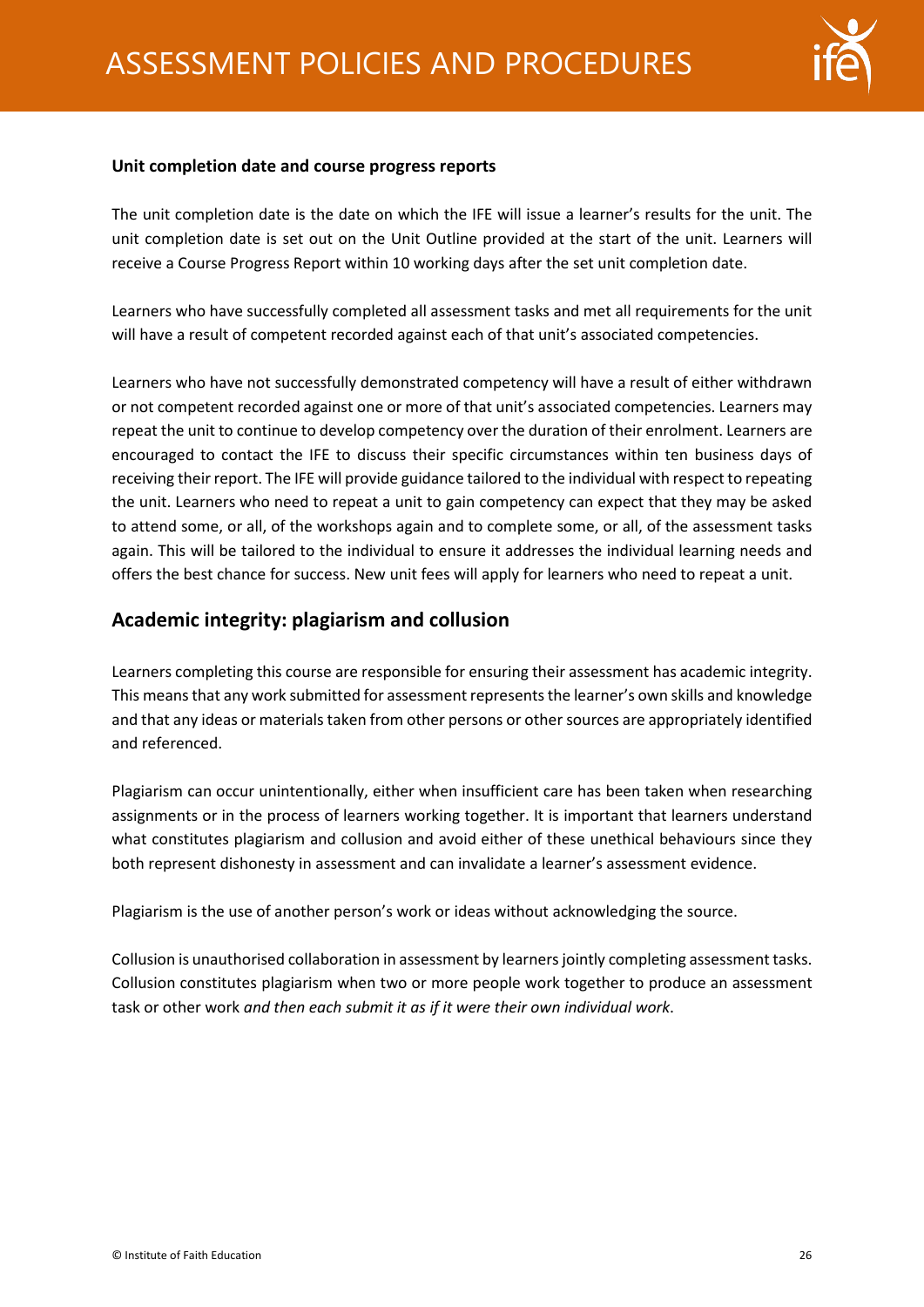

Plagiarism and collusion includes:

**Inadequate acknowledgement** – material copied word for word which is acknowledged as paraphrased but should have been in quotation marks, or material paraphrased without appropriate acknowledgement of its source.

**Collusion** – material copied from another learner's assignment with her or his knowledge.

**Verbatim copying** – material copied word for word or exactly duplicated without any acknowledgement of the source.

**Ghost writing** – an assignment written by a third party and represented by a learner as her or his own work.

**Purloining** – material copied from another learner's assignment or work without that person's knowledge. $1$ 

Learners are advised to take care when creating notes for assignments to ensure they clearly mark direct quotes to avoid accidental plagiarism. Paraphrases need to be true paraphrases, not simply the substitution of a word here or there. Indiana University provides good examples of unacceptable and acceptable paraphrases on their site *Plagiarism: What it is and how to recognize and avoid it*. See [https://wts.indiana.edu/writing-guides/plagiarism.html.](https://wts.indiana.edu/writing-guides/plagiarism.html)

We encourage learners to support each other's learning. However, it is essential that all learners take care to maintain academic integrity and to ensure that each person submits authentic evidence of their own learning. The only time learners may submit group work or write assignments collaboratively is when this is explicitly stated in the task or explicitly authorised by the mentor for the unit or the Senior Education Officer.

**Plagiarism and collusion invalidate the assessment evidence.** Whether or not the plagiarism or collusion was intentional or not, it cannot be accepted as *authentic* evidence (evidence of a learner's understanding) because it is actually evidence of another person's understanding.

Where plagiarism or collusion is detected in an assessment task, the task will not be accepted as evidence of learning and will automatically be considered unsatisfactory. The learner will be asked to submit another assessment item. This will normally be a different assessment task, not simply a resubmission of the same task.

Where plagiarism or collusion is detected in multiple assessment items, the learner may be asked to cover the cost of re-assessing work.

There may be instances where work you previously completed in your employment or as part of other studies is relevant to the course. If you have previously completed work that you feel is equivalent to assessment tasks you are asked to complete in this course, please discuss this with the Senior

 $\overline{a}$ 

<span id="page-26-0"></span> $1$  http://ccg.murdoch.edu.au/index.php/ICT238/ICT438 (2006) Assessment Guidelines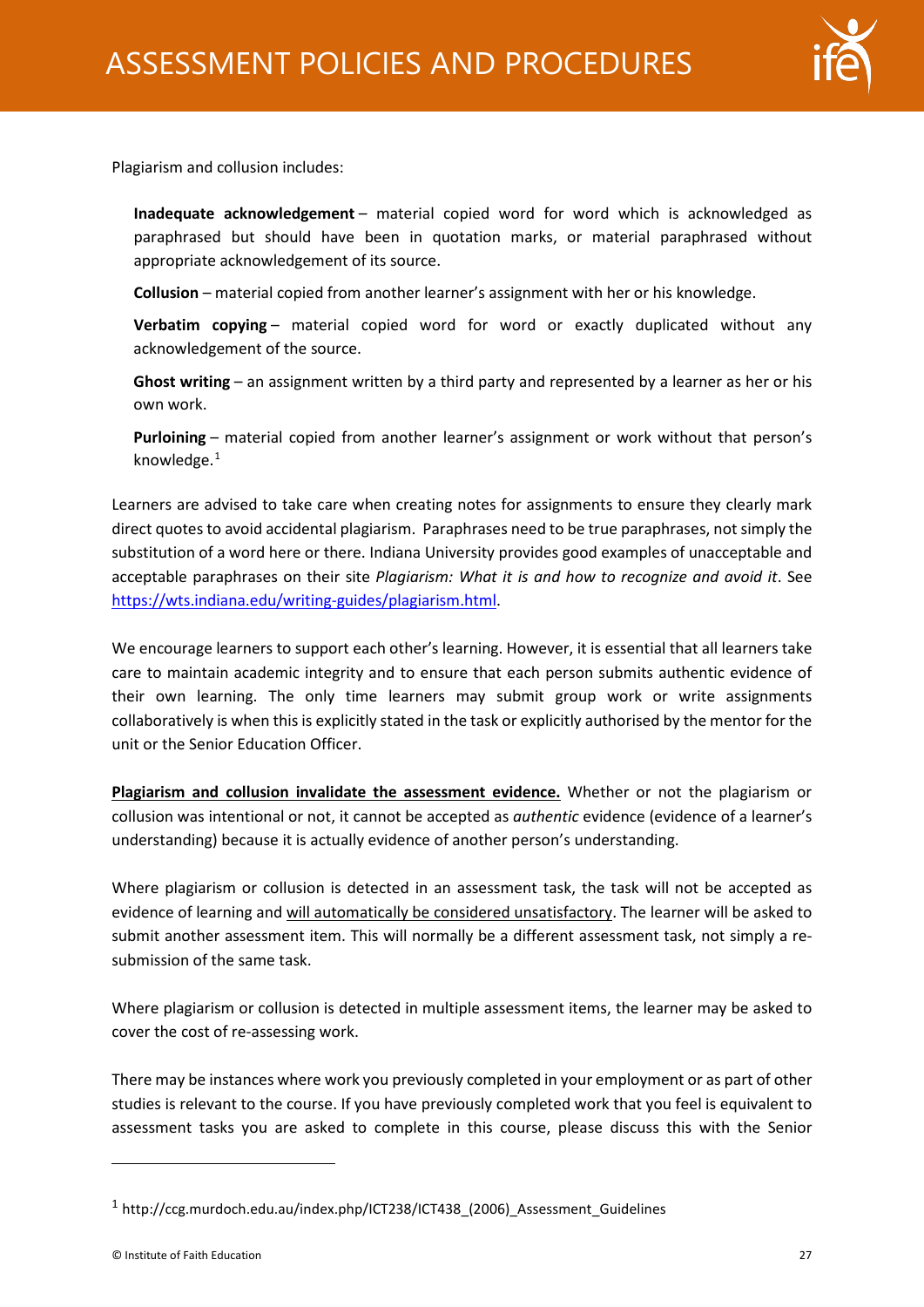

Education Officer. You may be eligible to use this work as part of the assessment or through *Recognition of Prior Learning*. Do not simply resubmit assignments previously submitted for other courses or work completed in other contexts. Your previous work might not cover the competencies embedded in the assessment task and so might not suit the purpose of assessment as well as it might seem to you. *Recognition of Prior Learning* is the process designed to allow us to recognise your previous work and learning and provides a legitimate avenue for you to use this previous work.

Academic integrity is essential to ensuring that your learning is, indeed, your learning and that your assessment accurately reflects your learning. It is a matter of respect: respecting the work of others and duly acknowledging their ideas and their contribution to your work. It is also a key skill for teachers who will be responsible for maintaining academic integrity with their own students.

## <span id="page-27-0"></span>**Recognition of prior learning (RPL)**

A person's prior learning and experience may have already provided the relevant skills and knowledge sufficient to gain credit for some of the competencies in this course. *Recognition of prior learning* (RPL) is a process is designed to assess this.

The IFE uses a streamlined, supported RPL process which uses a combination of interviews, questioning, documents and other supporting evidence to assess competence. The RPL Information Kit explains the process and the evidence required to gain recognition of prior learning. The IFE will provide advice and guidance to any applicant considering applying for RPL.

RPL applications will be managed and assessed efficiently by a person or persons with appropriate expertise. RPL assessment processes will be valid, reliable, flexible and fair. Evidence collected to support this process will be sufficient and authentic. The IFE will ensure that an individual's learning and skills are current and recognised, irrespective of how, when or where the learning occurred.

An RPL application fee applies once an application has been submitted to the IFE (see the Schedule of Course Fees and Charges). The IFE does not guarantee that applicants will be granted recognition of prior learning. Fees paid for the RPL application cover the cost of assessing the application and are non-refundable, regardless of the outcome once assessed by the IFE.

If an RPL application has been assessed by the IFE and the outcome identifies a need for further training to be completed, applicants may be required to enrol in the course, or part thereof, in which case course fees will apply for any unit, or part of a unit, to be completed.

Learners who would like to apply for RPL or consider the suitability of this process further are encouraged to contact the IFE to discuss this option and receive tailored advice for their own specific circumstance.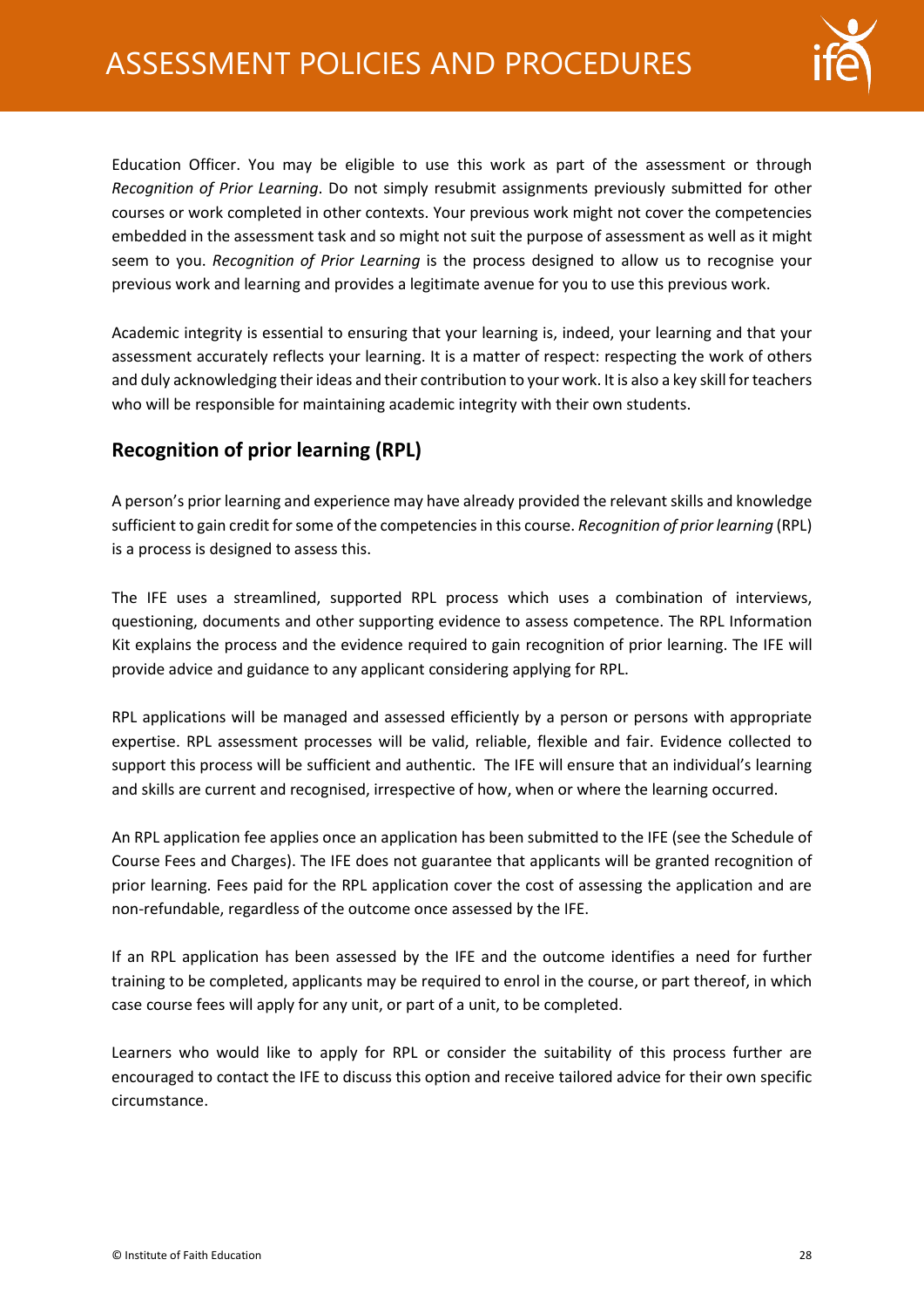

## <span id="page-28-0"></span>**Credit transfer**

Credit Transfer is the granting of status or credit by an institution or training organisation to persons for units of competency completed at the same or another institution or training organisation.

Any person who has completed nationally accredited units of competency through other VET (Vocational Education and Training) may be eligible to receive credit for this training into their studies with the IFE. Any IFE learner or potential learner who thinks this may apply should contact the IFE to discuss this further.

Information and advice on making application for credit transfer can be obtained from [the](mailto:admin@impactcreativity.com.au) IFE. The administration and assessment of a credit transfer application is free. Any person may make application before the start of any unit within this course and should contact the IFE if they wish to do so.

Applicants should contact the IFE prior to or at course commencement to discuss the suitability of credit transfer in their particular circumstance. The IFE will provide advice on whether any other training completed by the applicant meets the rules and requirements for credit transfer. If so, the IFE will provide information on the documentation that must be provided to verify the training that has been completed. The IFE will verify the documentation provided and provide credit to all eligible applicants. Applicants should note that strict rules apply around nationally accredited qualifications so training completed as part of other nationally accredited training will not necessarily be eligible for credit into IFE qualifications. The IFE will provide information on a case-by-case basis.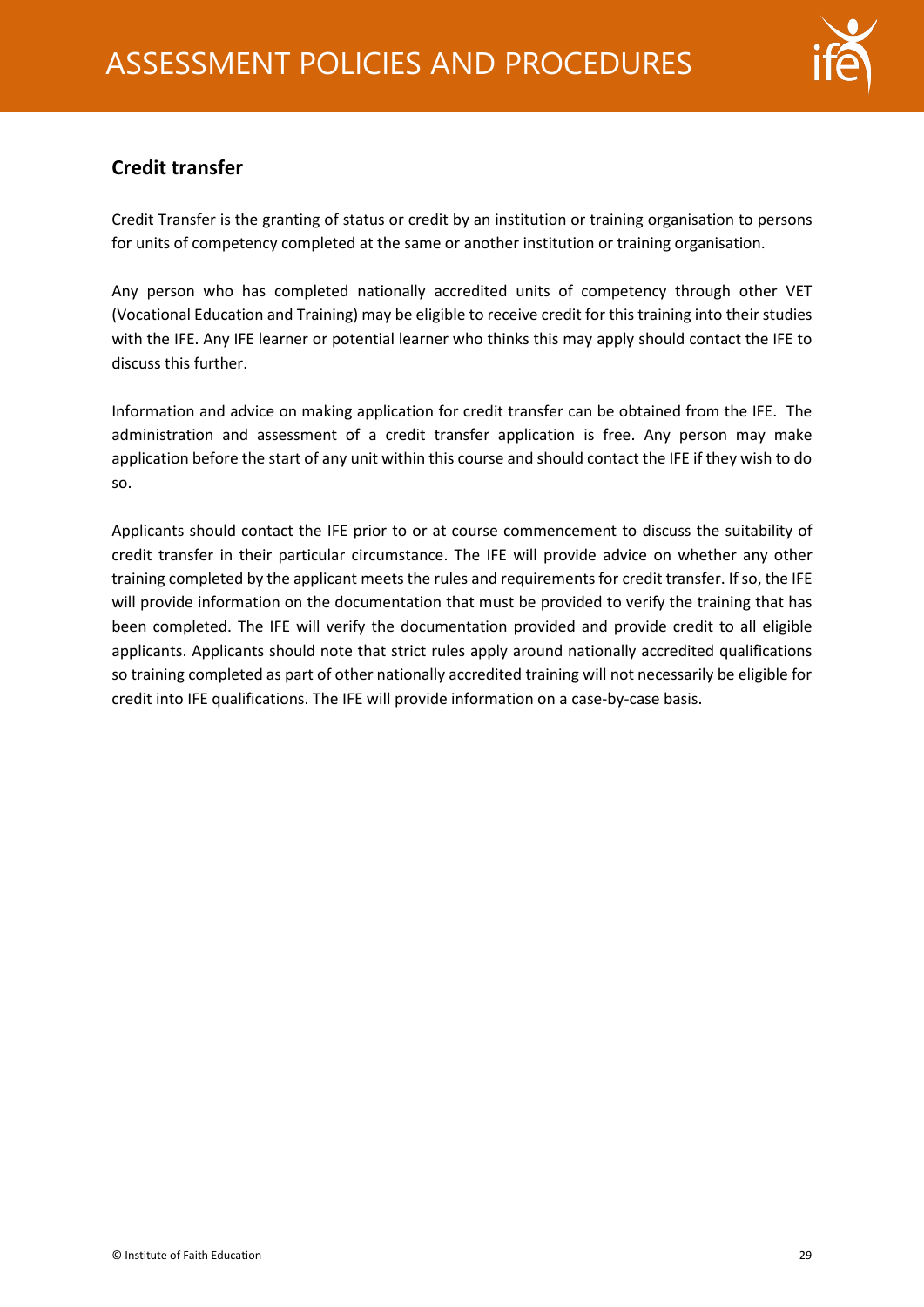

## <span id="page-29-0"></span>**Learner Support**

## <span id="page-29-1"></span>**Library**

#### *IFE e-library*

IFE provides an on-line library with access to electronic books and journals in theology and religious education. This library is accessed via *My e-learning place*.

#### *ResourceLink*

ResourceLink is an innovative, creative and productive community learning centre that enriches contemporary learning and teaching, evangelisation and religious education for the Archdiocese of Brisbane. While located within the Brisbane Catholic Education Office, ResourceLink is also a repository and sharing space for online users.

Access the ResourceLink catalogue at [http://www.bne.catholic.edu.au/religious-education](http://www.bne.catholic.edu.au/religious-education-mission/ResourceLink/Pages/default.aspx)[mission/ResourceLink/Pages/default.aspx](http://www.bne.catholic.edu.au/religious-education-mission/ResourceLink/Pages/default.aspx)

ResourceLink will pay for the delivery of loans however the cost of returning items is borne by each learner. There is an after-hours drop off facility outside the entry of ResourceLink at the Brisbane Catholic Education Office.

## <span id="page-29-2"></span>**Learner support**

The IFE will provide formation, assessment and support services to learners to meet their individual needs. The IFE will gather information on learner needs, especially disability, language, and literacy and numeracy (LLN) needs as part of the enrolment process. LLN needs may also be identified and evaluated during training and assessment. All IFE assessment tools and procedures include the possibility of reasonable adjustment to meet the needs of learners. The IFE will provide access to learner support within its capacity to provide such services. Learner support services offered by the IFE may include:

- mentoring, telephone, email, networking and tutorial support for learners engaged in flexible learning programmes
- adjusting learning and assessment materials to render them culturally relevant
- providing training for CALD (Culturally and Linguistically Diverse) groups
- adjusting learning and assessment materials to address disability

The IFE reserves the right to pass on the cost of providing these services to the learner.

The IFE may draw on resources available in a learner's local community to provide learning support. This includes support available in the learner's school or college, if relevant, or support available from the local Catholic Education Office. In order to be able to source or provide this support locally we may need to discuss your progress and your learning needs with local staff who may be able to assist you.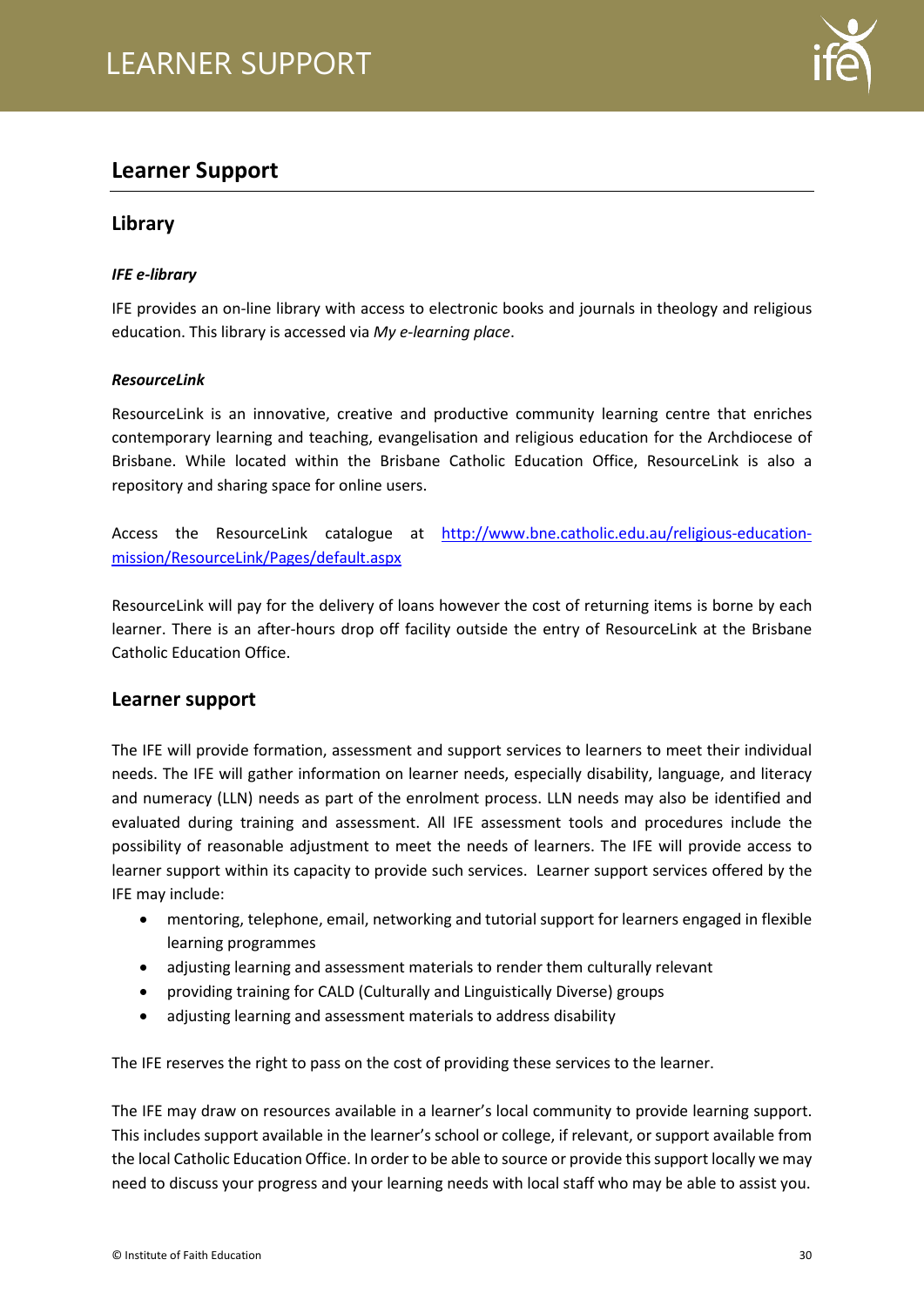

## <span id="page-30-0"></span>**Flexible learning and assessment procedures**

Learners can approach the IFE Senior Education Officer or their mentor for the unit to discuss circumstances that may affect their learning. Where required, the IFE will make adjustments to the learning programme and assessment procedures provided that these adjustments still meet the requirements of the course and competencies.

## <span id="page-30-1"></span>**Complaints and appeals policy and procedure**

The IFE is committed to quality training and the welfare of learners and staff. The complaints and appeals policy provides a way for IFE learners and clients to raise concerns and for these to be addressed efficiently and effectively. The IFE treats complaints and appeals as important avenues for supporting student satisfaction and for monitoring IFE services to ensure high and consistent standards in training and assessment.

*Complaint* refers to a problem or concern relating to the conduct of IFE staff or students or relating to the IFE's operations or services. These may include course materials or processes, quality of teaching, training facilities, discrimination, sexual harassment and other issues which may arise.

Appeal refers to a disagreement with an assessment decision, or with the outcome of a complaint. Grounds for an appeal in relation to assessment may include insufficient evidence being considered when making an assessment decision or a belief that another trainer and assessor could reach a different decision.

Complaints may be raised formally or informally. All appeals must be raised through the formal appeals process to ensure full documentation of the process.

#### **Informal complaints procedure**

A complaint may be raised informally (in person, by email or by phone) with the trainer and assessor or directly with the IFE Senior Education Officer or the IFE Director. If the complaint is about a person, we encourage you, in the first instance, to raise the concern with the person involved. The IFE will hear all complaints respectfully and endeavour to resolve complaints efficiently and effectively. If the complaint is not resolved through this informal process, a formal complaint or appeal may be raised.

#### **Formal complaints and appeals procedure**

The IFE is committed to ensuring the principles of natural justice and procedural fairness are adopted at every stage of the complaints and appeal process.

Learners may raise a formal complaint or appeal in writing with the IFE Director by submitting an IFE *Complaints and Appeals Form* available from the IFE website at www.ife.qld.edu.au. All assessment appeals must be received within one month of results being issued. All complaints and appeals will be managed fairly and equitably and as efficiently as possible, usually within 15 working days.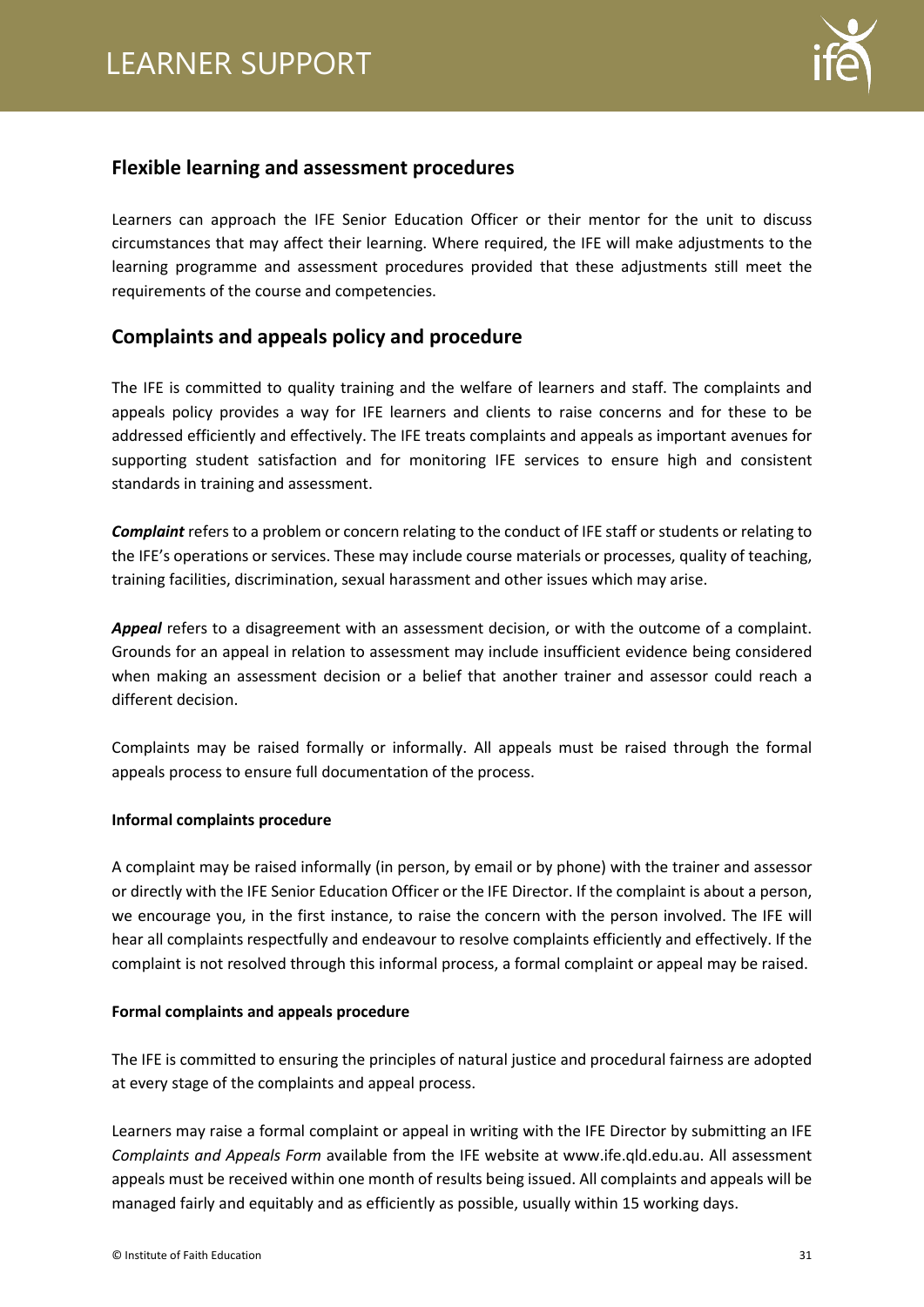

*Complaints:* The IFE will manage complaints by allocating one or more independent review persons who have not been involved in the issue to this point to hear the complaint. The complainant will have the right to present their case to this independent review person (or persons) and may be accompanied by a support person when they do so. If another person is involved in the complaint (e.g. the complaint is about an IFE staff member or another IFE learner), the reviewer may also seek to interview the other person involved. The IFE will ask the complainant for permission to raise the matter with the other person involved. If this permission is not given, the complaint may not be able to be addressed.

*Appeals:* The IFE will manage assessment appeals by reviewing the assessment. If there is a case for review, a suitably qualified, independent assessor will be employed by the IFE to re-assess or conduct another assessment. The IFE may seek the advice of independent experts for any aspects of this process.

Each formal complaint or appeal and its outcome will be recorded in writing. Details of all formal complaints and appeals will be securely maintained in a Register of Complaints and Appeals. The IFE will take appropriate steps to mitigate the likelihood of reoccurrence.

Learners making a complaint or appeal will be provided with a written statement of any formal complaint or appeal outcomes, including reasons for any decisions reached.

If the learner is not satisfied with the outcome, the IFE Director will appoint an independent third party outside of the IFE to mediate. Costs for such mediation will be passed on to the parties involved prior to mediation commencing.

If the learner is not satisfied with any decisions made in this process, they may lodge a complaint with the National Vet Regulator [\(http://www.asqa.gov.au/complaints/make-a-complaint--](http://www.asqa.gov.au/complaints/make-a-complaint---domesticstudents/make-a-complaint---domestic-students1.html) [domesticstudents/make-a-complaint---domestic-students1.html\)](http://www.asqa.gov.au/complaints/make-a-complaint---domesticstudents/make-a-complaint---domestic-students1.html).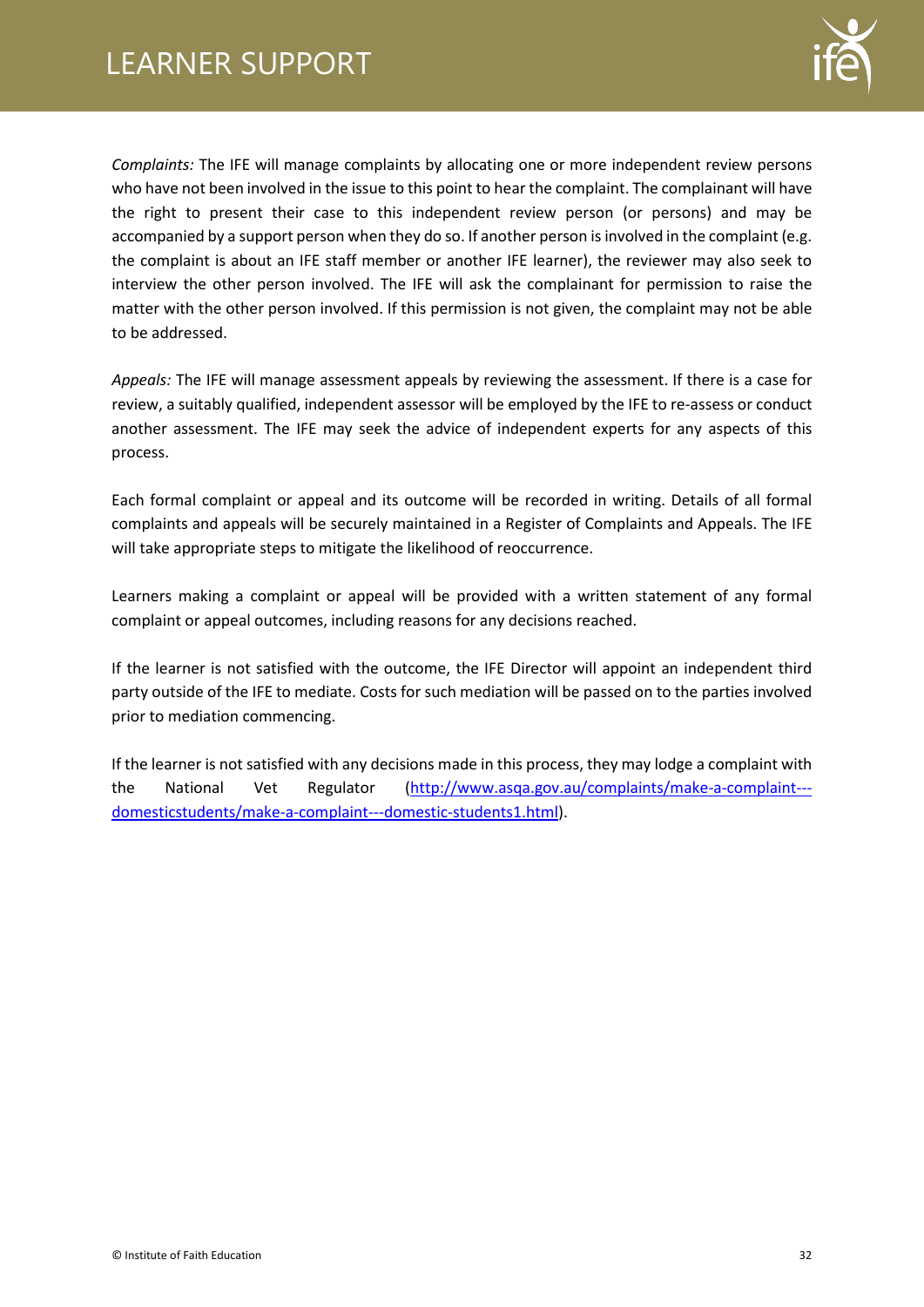

## <span id="page-32-0"></span>**Fees**

## <span id="page-32-1"></span>**Schedule of Course Fees and Charges**

The Schedule of Course Fees and Charges outlines all fees associated with a learner's enrolment with the IFE in this course. This schedule forms part of the IFE Enrolment Package and is distributed prior to enrolment.

All learners should ensure they have received the schedule of fees.

## <span id="page-32-2"></span>**Refund policy**

The IFE refund policy is designed to offer fair and reasonable refunds to learners while ensuring that the IFE can meet any financial commitments it has made. The refund policy is detailed on the Schedule of Course Fees and Charges distributed as a separate attachment to the Course Handbook.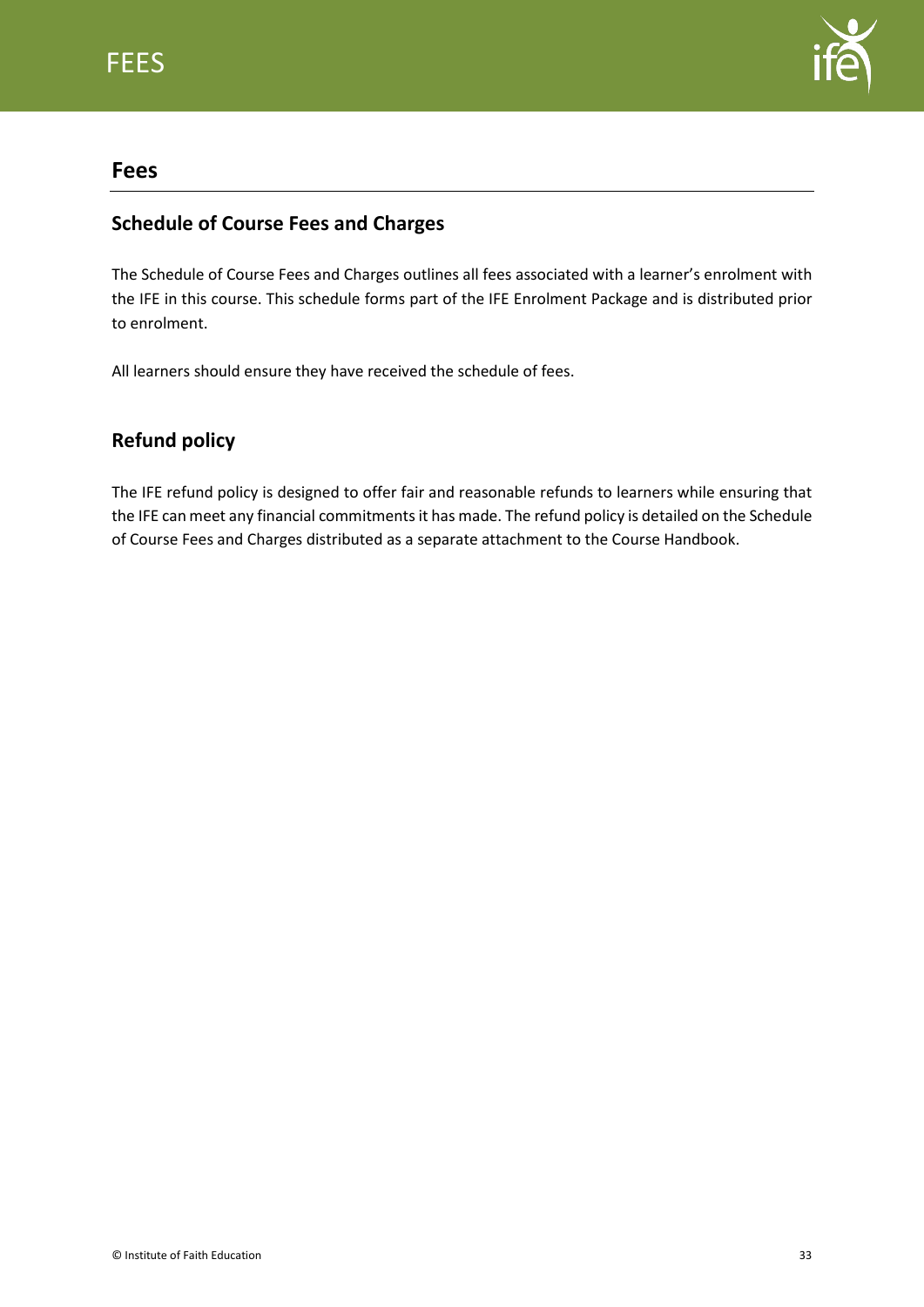

## <span id="page-33-0"></span>**Legislation and Codes of Conduct**

As a Registered Training Organisation (RTO) the IFE complies with relevant Commonwealth, state or territory legislation and regulatory requirements. RTOs must ensure that their staff and clients are fully informed of legislative and regulatory requirements that affect their duties or participation in vocational education and training.

The following policies are particularly relevant to studies with the IFE and are designed to safeguard the interests and welfare of our learners.

## <span id="page-33-1"></span>**Copyright**

Copyright protects literary, dramatic, musical and artistic works. In Australia, copyright is applied through the *Copyright Act 1968.*

Copyright applies automatically as soon as an idea is expressed in a material form, i.e. written down or recorded in some form, such as a book, music CD or website. It exists in both published and unpublished material as well as in electronic material. Copyright protects all forms of documented expression or works.[2](#page-33-2)

As an education provider, the IFE holds a Statutory Education licence that enables it legally to copy and distribute copyright material to learners that would normally require permission, provided that fair compensation is made to the authors. This is done through copyright fees paid to the Copyright Agency Limited (CAL). Learning materials and readings provided to learners as part of their studies in this course will have a notice attached to it that identifies that the material has been provided by the Institute of Faith Education "pursuant to Part VB of the Copyright Act 1968 (the Act)", that the material "may be subject to copyright under the Act" and that "any further reproduction or communication of this material by you may be the subject of copyright protection under the Act". Learners in IFE courses are bound by Australian Copyright law. **Materials provided to learners under IFE's copyright licence may not be reproduced or redistributed by learners.**

As a learner in this course and as a professional working in education, ensure you understand and follow copyright law as it applies to your studies and your work.

Fact sheets and information can be obtained a[t http://www.copyright.org.au/.](http://www.copyright.org.au/)

See also the *[Short Guide to Copyright](https://www.ag.gov.au/RightsAndProtections/Documents/ShortGuidetoCopyright-October2012.pdf)* produced by the Attorney-General's Department and the guidance provided in this Course Guide in the section on Academic Integrity on page [26.](#page-25-1)

**.** 

<span id="page-33-2"></span><sup>2</sup> https://www.unimelb.edu.au/copyright/information/guides/introguideblue.pdf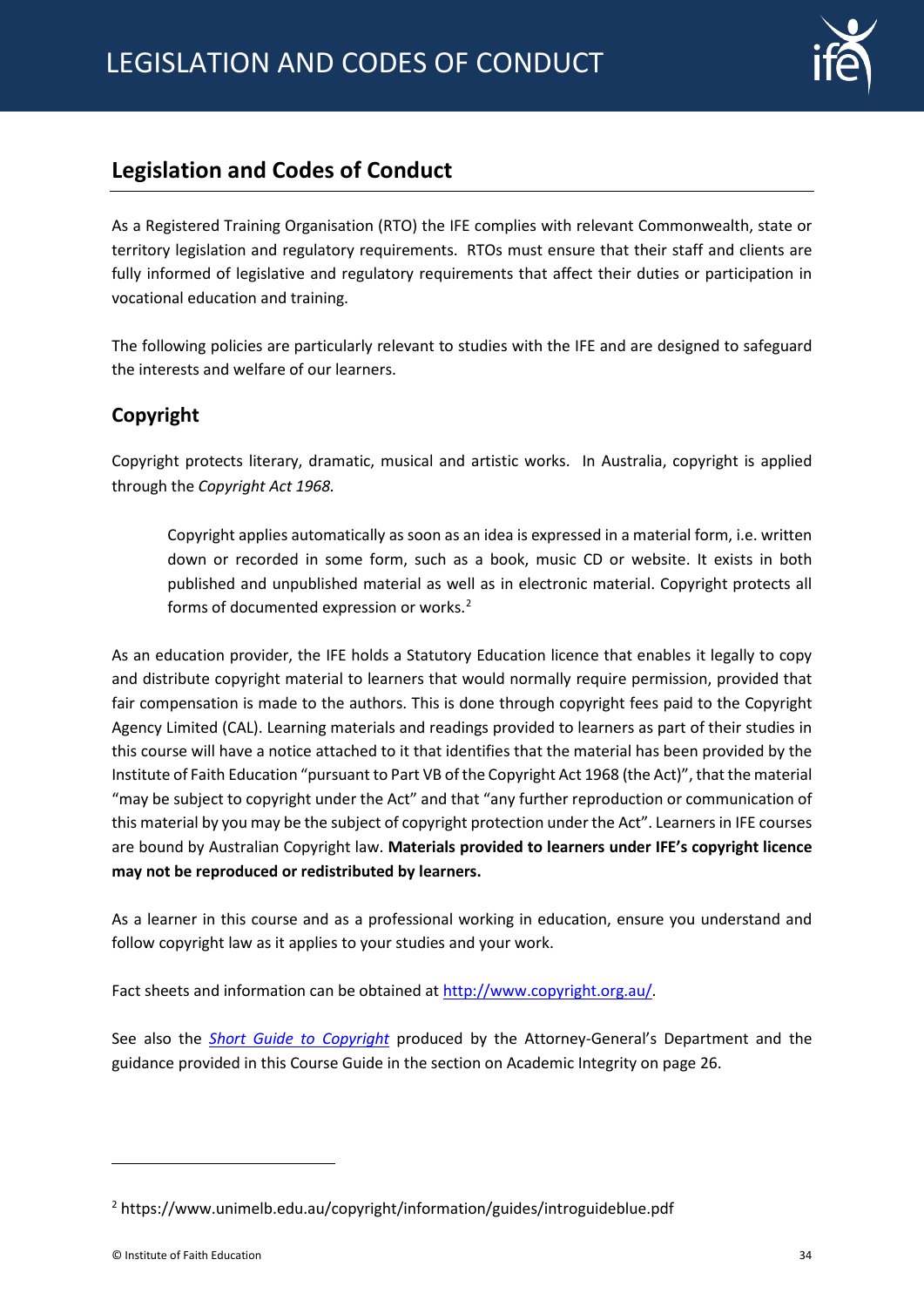

## <span id="page-34-0"></span>**Workplace health and safety**

The IFE is committed to providing a safe, healthy and harmonious environment for all staff, learners, contractors and visitors.

The IFE follows and implements the Work Health and Safety Policy of the Archdiocese of Brisbane (the Archdiocese), that every worker, parishioner, learner, volunteer, client, contractor, visitor and other persons entering onto or into any premises, facility or service at a parish complex, school or other location within the Archdiocese shall be provided with a safe and healthy environment.

To achieve this, IFE staff will ensure, so far as reasonably practicable, that no person is put at risk and that risks will be eliminated or minimised, in accordance with the IFE's obligations under the *Work Health and Safety Act 2011*, the *Work Health and Safety Regulation 2011*, Codes of Practice and Australian Standards.

All IFE staff are expected to:

- comply with all relevant Work Health and Safety Legislation
- promote and encourage health and safety awareness for all people attending a premise or service
- provide work health and safety information to learners in IFE courses
- consult with relevant stakeholders and resolve any work health and safety issues
- develop safe work practices and safety guidelines at each IFE course delivery site

Staff, learners and visitors to our sites will be expected to:

- take reasonable care of their own health and safety and that of others affected by their actions or omissions
- report any unsafe situations or faulty equipment to a responsible person at the site
- report any injury, serious injury, dangerous occurrence or near miss to a responsible person at the site as soon as practicable
- avoid actions that have the potential to place at risk their health and safety or that of any other person at the workplace or relevant area
- comply with the safety procedures and directions set by the site

## <span id="page-34-1"></span>**Security**

Learners are advised not to place themselves and/or their belongings at security risks. If individuals have concerns about their security, they should speak to their unit mentor or the IFE Senior Education Officer.

## <span id="page-34-2"></span>**Workplace discrimination and harassment**

The IFE is committed to providing a safe, flexible and respectful environment for staff and clients free from all forms of discrimination, bullying and sexual harassment. All IFE staff are required to treat others with dignity, courtesy and respect.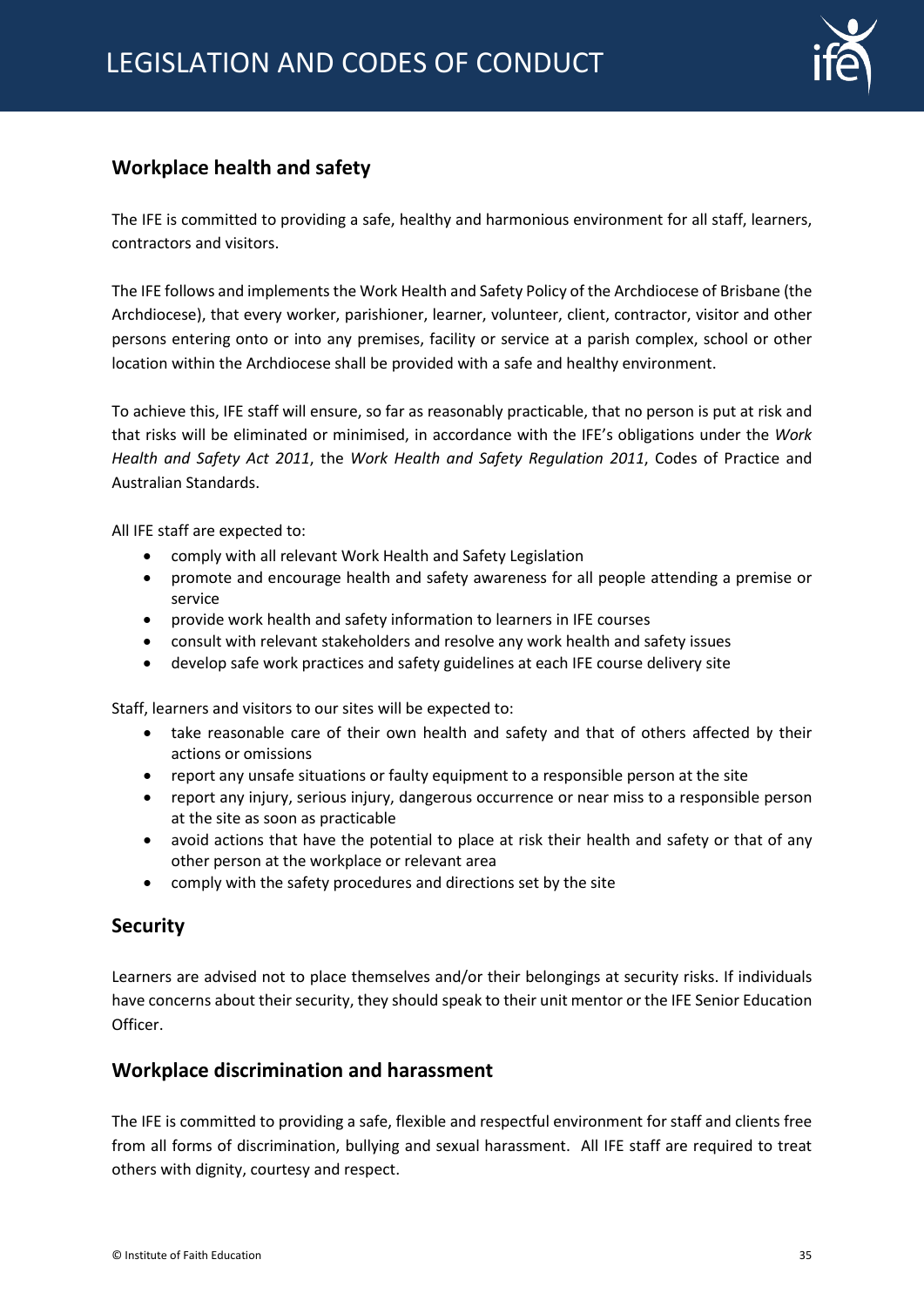

The IFE is committed to building an equitable and inclusive learning environment where all learners are valued and respected. We endeavor to ensure that people are able to access our courses and to enable learners to succeed in their studies with the IFE.

All learners and staff are entitled to:

- assessment decisions based on merit and not affected by irrelevant personal characteristics
- work and training free from discrimination, bullying and sexual harassment
- the right to raise issues or to make an enquiry or complaint in a reasonable and respectful manner without being victimised

All IFE staff are required to:

- follow the standards of behaviour outlined in this policy
- offer support to people who experience discrimination, bullying or sexual harassment, including providing information about how to make a complaint
- avoid gossip and respect the confidentiality of complaint resolution procedures
- treat everyone with dignity, courtesy and respect

Discrimination, bullying and sexual harassment are unacceptable at IFE and are unlawful under the following legislation:

- *Sex Discrimination Act* 1984
- *Racial Discrimination Act* 1975
- *Disability Discrimination Act* 1992
- *Age Discrimination Act* 2004
- *Australian Human Rights Commission Act* 1986
- *[Anti-Discrimination Act](http://www.legislation.qld.gov.au/Search/isysquery/5d6eb6ba-9953-4f5d-825e-ae6a657e6327/1/doc/AntiDiscrimA91.pdf#xml=http://www.legislation.qld.gov.au/Search/isysquery/5d6eb6ba-9953-4f5d-825e-ae6a657e6327/1/hilite/)* 1991 (Queensland)
- *Criminal Code (Child Sexual Offences Reform) and Other Legislation Amendment Act 2020*

Staff (including managers) found to have engaged in such conduct might be counselled, warned or disciplined. Severe or repeated breaches can lead to formal discipline up to and including dismissal.

#### **Discrimination**

Discrimination is treating, or proposing to treat, someone unfavourably because of a personal characteristic protected by the law, such as sex, age, race or disability.

Discrimination can occur:

- **Directly,** when a person or group is treated less favourably than another person or group in a similar situation because of a personal characteristic protected by law (see list below). *For example, a staff member or learner is harassed and humiliated because of their race.*
- **Indirectly,** when an unreasonable requirement, condition or practice is imposed that has, or is likely to have, the effect of disadvantaging people with a personal characteristic protected by law (see list below).

*For example, redundancy is decided based on people who have had a worker's compensation claim rather than on merit.*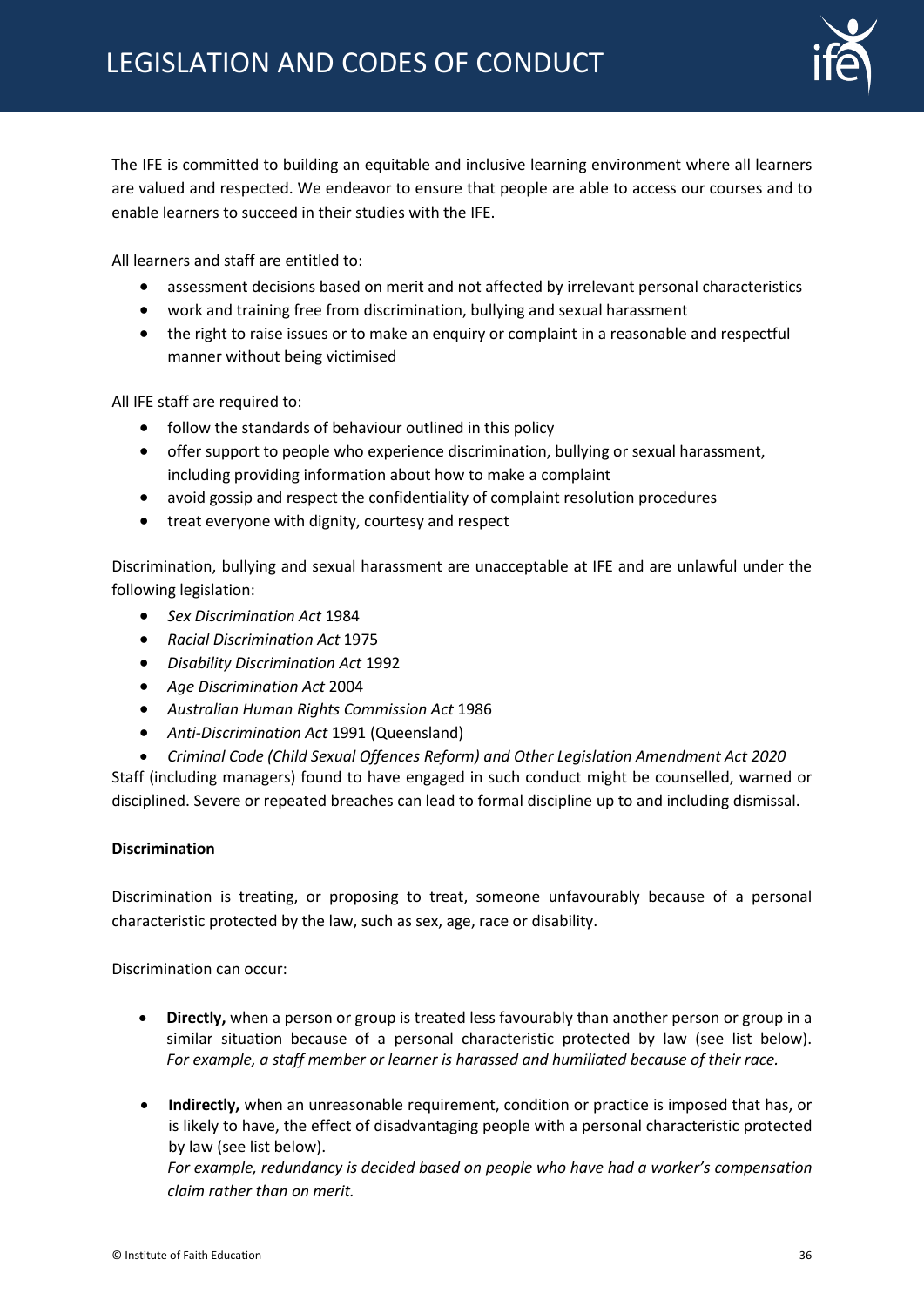

#### **Protected personal characteristics under Federal discrimination law include:**

- a disability, disease or injury, including work-related injury
- parental status or status as a carer, for example, because they are responsible for caring for children or other family members
- race, colour, descent, national origin, or ethnic background
- age, whether young or old, or because of age in general
- sex
- industrial activity, including being a member of an industrial organisation like a trade union or taking part in [industrial activity,](http://www.humanrightscommission.vic.gov.au/index.php?option=com_k2&view=item&layout=item&id=730&Itemid=546) or deciding not to join a union
- religion
- [pregnancy and breastfeeding](http://www.humanrightscommission.vic.gov.au/index.php?option=com_k2&view=item&layout=item&id=id=1097&Itemid=468)
- sexual orientation, intersex status or gender identity, including gay, lesbian, bisexual, transsexual, transgender, queer and heterosexual
- marital status, whether married, divorced, unmarried or in a de facto relationship or same sex relationship
- political opinion
- social origin
- medical record
- an association with someone who has, or is assumed to have, one of these characteristics, such as being the parent of a child with a disability.

It is also against the law to treat someone unfavourably because you assume they have a personal characteristic or may have it at some time in the future.

#### **Bullying**

If someone is being bullied because of a personal characteristic protected by equal opportunity law, it is a form of discrimination. Bullying can take many forms, including jokes, teasing, nicknames, emails, pictures, text messages, social isolation or ignoring people, or unfair work practices. Under Federal law, this behaviour does not have to be repeated to be discrimination – it may be a one-off event.

Behaviours that may constitute bullying include:

- sarcasm and other forms of demeaning language
- threats, abuse or shouting
- coercion
- isolation
- inappropriate blaming
- ganging up
- constant unconstructive criticism
- deliberately withholding information or equipment that a person needs to do their job or access their entitlements
- unreasonable refusal of work or study-related requests.

Bullying is unacceptable in the IFE and may also be against occupational health and safety law.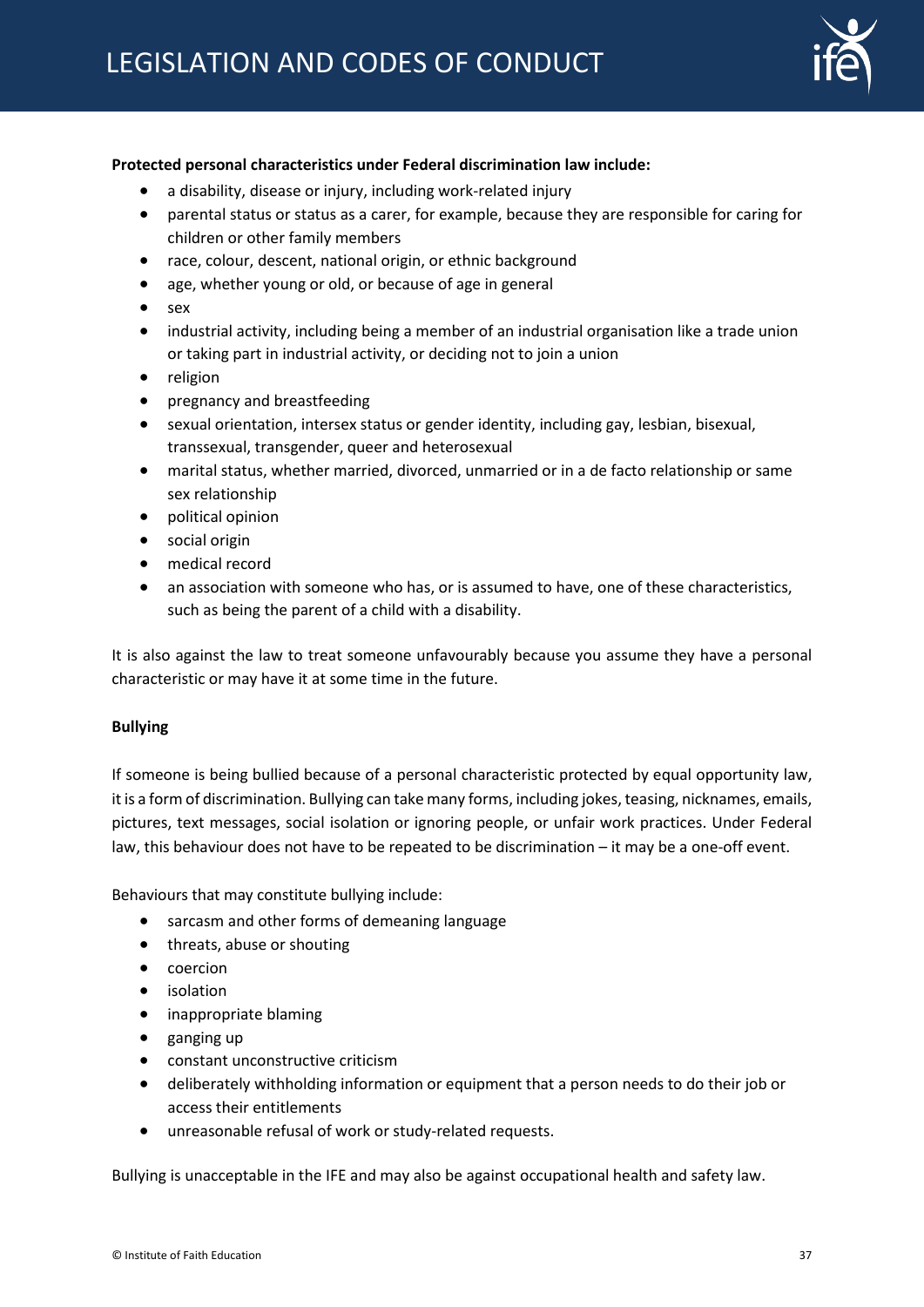

#### **Sexual harassment**

Sexual harassment is a specific and serious form of harassment. It is unwelcome sexual behaviour, which could be expected to make a person feel offended, humiliated or intimidated. Sexual harassment can be physical, spoken or written. It can include:

- comments about a person's private life or the way they look
- sexually suggestive behaviour, such as leering or staring
- brushing up against someone, touching, fondling or hugging
- sexually suggestive comments or jokes
- displaying offensive screen savers, photos, calendars or objects
- repeated unwanted requests to go out
- requests for sex
- sexually explicit posts on social networking sites
- insults or taunts of a sexual nature
- intrusive questions or statements about a person's private life
- sending sexually explicit emails or text messages
- inappropriate advances on social networking sites
- accessing sexually explicit internet sites
- behaviour that may also be considered to be an offence under criminal law, such as physical assault, indecent exposure, sexual assault, stalking or obscene communications.

Just because someone does not object to inappropriate behaviour in the workplace at the time does not mean that they are consenting to the behaviour.

All incidents of sexual harassment – no matter how large or small or who is involved – require employers and managers to respond quickly and appropriately.

IFE recognises that comments and behaviour that do not offend one person can offend another. This policy requires all staff and volunteers to respect other people's limits.

#### **Victimisation**

Victimisation is subjecting or threatening to subject someone to a detriment because they have asserted their rights under equal opportunity law, made a complaint, helped someone else make a complaint, or refused to do something because it would be discrimination, sexual harassment or victimisation. Victimisation is against the law.

It is also victimisation to threaten someone (such as a witness) who may be involved in investigating an equal opportunity concern or complaint.

Victimisation is a very serious breach of this policy and is likely (depending on the severity and circumstances) to result in formal discipline against the perpetrator.

IFE has a zero tolerance approach to victimisation.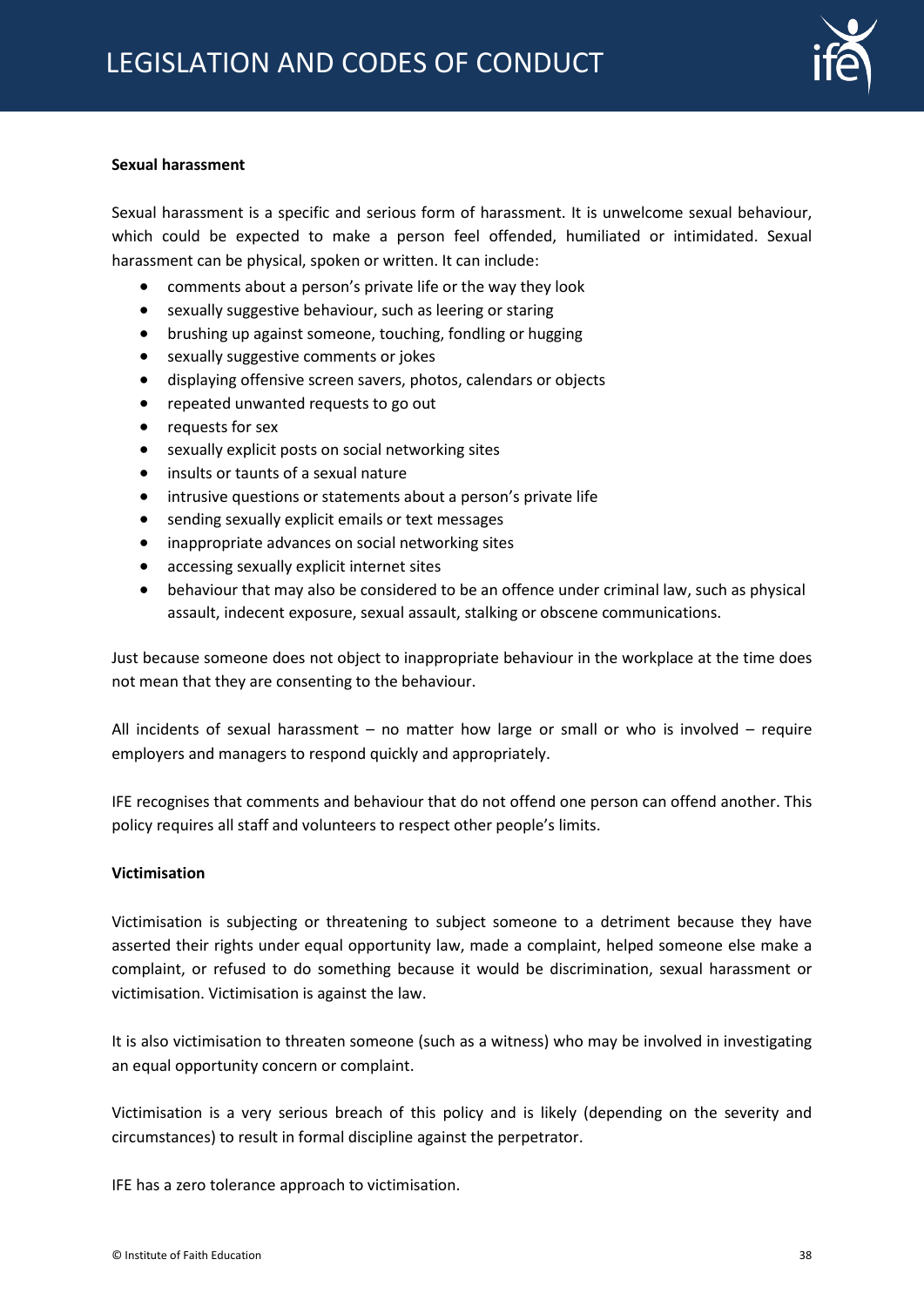

#### **Gossip**

It is unacceptable for staff at IFE to talk with other staff members, clients or suppliers about any complaint of discrimination or harassment.

Breaching the confidentiality of a formal complaint investigation or inappropriately disclosing personal information obtained in a professional role (for example, as a manager) is a serious breach of this policy and may lead to formal discipline.

#### **Merit at IFE**

All assessment decisions at IFE will be based on merit – the skills and abilities of the candidate as measured against the requirements of the course – regardless of personal characteristics.

#### **Resolving issues**

IFE strongly encourages any learner or staff member who believes they have been discriminated against, bullied, sexually harassed or victimised to take appropriate action by:

- Talking to the other person if you feel comfortable doing so. Sometimes people just need a reminder about their behaviour or to be told when they've stepped over the line.
- Speaking to the Senior Education Officer, IFE Director or an Archdiocesan Harassment Contact Officer.
- Following the IFE complaints policy and procedures.

## <span id="page-38-0"></span>**Codes of conduct**

The Catholic Church and Catholic Education have Codes of Conduct which bind employees, volunteers and students. These codes are relevant for learners in this course, whether they are already employed in Catholic Education, or are seeking to be employed in Catholic Education. Learners are expected to abide by these Codes, or the relevant Code of their local Catholic Education Office.

Please note the following relevant policies and codes of conduct:

#### **Archdiocese of Brisbane**

*Safeguarding Children and Vulnerable Adults Prevention and Protection Policy*  <http://brisbanecatholic.org.au/support/safeguard/>

#### **National Committee for Professional Standards**

*Integrity in Service of the Church: A resource document of principles and standards for lay workers in the Catholic Church of Australia* 

[https://www.catholic.org.au/organisation-documents/national-committee-for-professional](https://www.catholic.org.au/organisation-documents/national-committee-for-professional-standards-1/1345-integrity-in-service-of-the-church-1)[standards-1/1345-integrity-in-service-of-the-church-1](https://www.catholic.org.au/organisation-documents/national-committee-for-professional-standards-1/1345-integrity-in-service-of-the-church-1)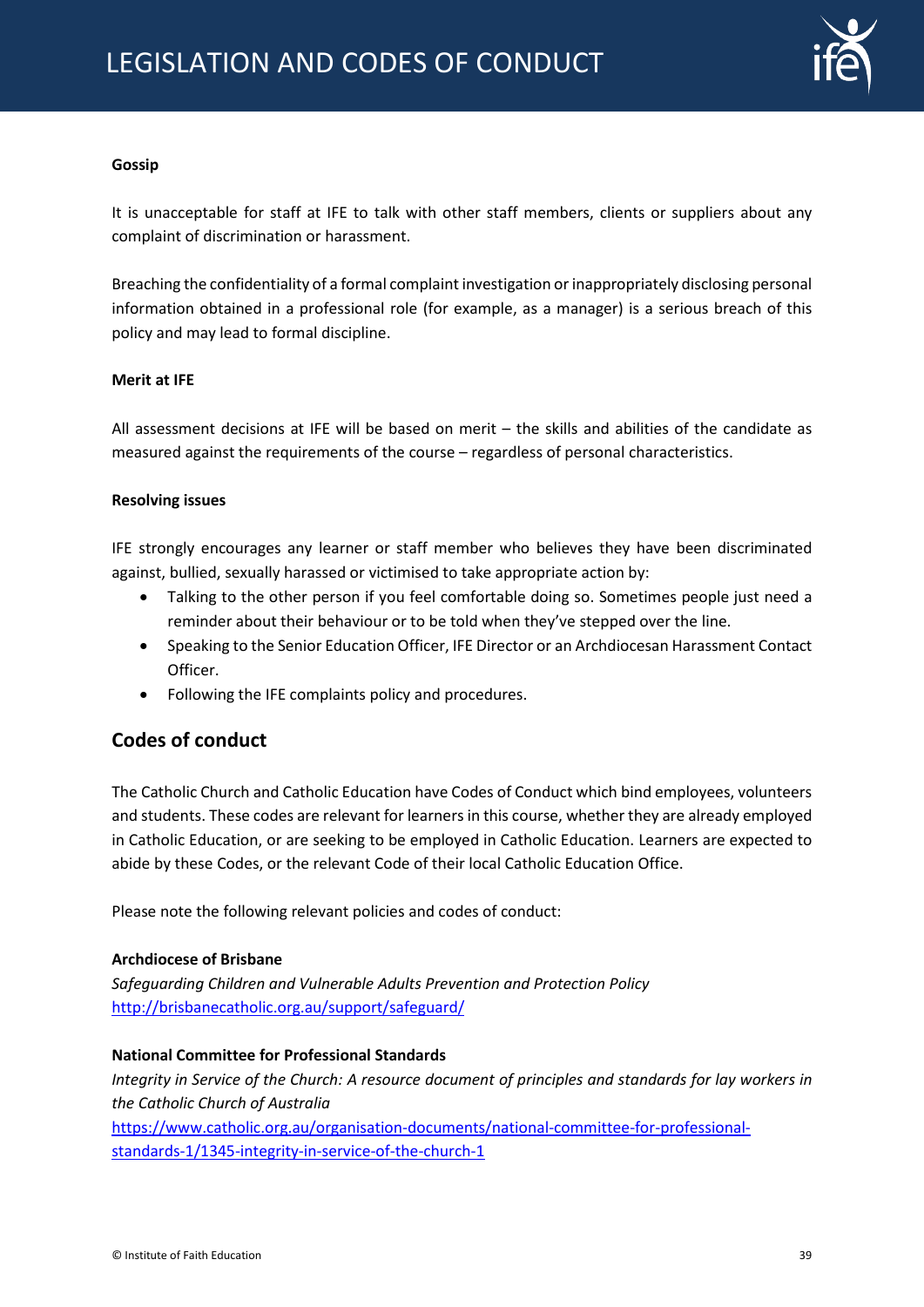## LEGISLATION AND CODES OF CONDUCT



#### **Brisbane Catholic Education**

*Code of Conduct* [https://www.bne.catholic.edu.au/bce-employment/new-employee-and-staff](https://www.bne.catholic.edu.au/bce-employment/new-employee-and-staff-benefits/Onboarding/BCE%20Code%20of%20Conduct.pdf)[benefits/Onboarding/BCE%20Code%20of%20Conduct.pdf](https://www.bne.catholic.edu.au/bce-employment/new-employee-and-staff-benefits/Onboarding/BCE%20Code%20of%20Conduct.pdf)

**Catholic Education, Diocese of Rockhampton**  *Code of Conduct* <https://www.rok.catholic.edu.au/about-us/policies-publications/>

**Catholic Education, Diocese of Townsville** *Code of Conduct* <https://www.tsv.catholic.edu.au/about-tceo/policies/dec-policies/>

*Related Sites:*

**Professional Standards Office for the Catholic Church in Queensland:** <http://psoqld.catholic.net.au/>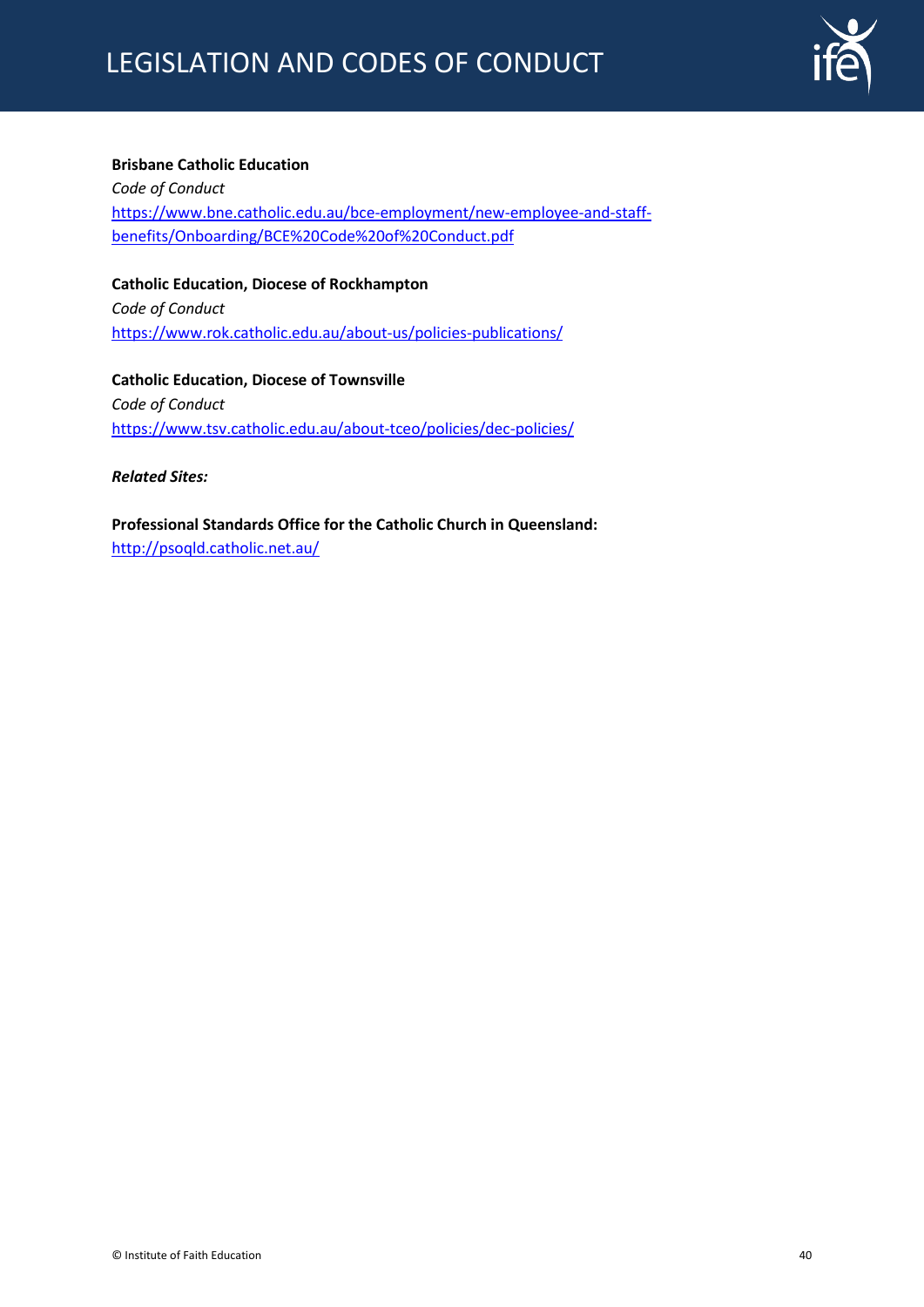

## <span id="page-40-0"></span>**Frequently asked questions**

## <span id="page-40-1"></span>**How long do I have to complete the course?**

You have two years from your enrolment start date to complete the whole course. See course duration in this handbook on page [19.](#page-18-1) Note, however, that each unit has its own completion dates including assessment due dates and date by which we will finalise your results in that unit. Each of the four units within the course is completed in a shorter timeframe. This is designed to keep you on track to complete the whole course by breaking it up into four manageable units along the way. For more information on unit completion, see page [26.](#page-25-0) It is your responsibility to ensure you meet unit and course completion dates. Options such as unit postponement (page [18\)](#page-17-1) and course extension can assist you if required.

## <span id="page-40-2"></span>**What happens if I have not completed the course at the end of my two year enrolment period?**

If you think you will not manage to complete the course within the two-year enrolment period, talk to us as soon as possible, so we can consider your particular circumstances and discuss your options with you. Complete the *Course Extension Form* and submit this to the IFE prior to your course completion date. This form is available on the IFE online portal. For more information on course extension, see page [19.](#page-18-1)

## <span id="page-40-3"></span>**How do I register for units?**

You can access the *Unit Registration Form* from the IFE online portal at any time and register for a unit. Registration for each unit is required at least five working days prior to that unit's commencement date. You will also receive a registration reminder from the IFE prior to each semester commencing. See unit registration on page [18.](#page-17-0)

## <span id="page-40-4"></span>**Do I need to pay the entire course fee upfront?**

No. Invoices are issued for each unit in advance of the unit commencing. You are only required to pay for one unit at a time. Payment for each unit must be made however five working days prior to attending the first workshop of the unit. For further information on payment of fees, see pag[e 17.](#page-16-3)

## <span id="page-40-5"></span>**What happens if I miss a workshop?**

If you cannot attend a workshop for a unit, or miss a workshop due to illness or other unforeseen circumstances, contact your mentor as soon as possible by messaging them through *My e-learning Place* – either before the workshop, or no later than five business days after you missed the workshop. See workshop attendance on pag[e 25](#page-24-4) and postponing completion of a unit on page [18.](#page-17-1)

## <span id="page-40-6"></span>**What if I can't meet an assessment due date?**

Contact your mentor to discuss your circumstances. An initial extension of 14 days from the due date will usually be granted. For more information on assessment requirements, see page [25.](#page-24-1)